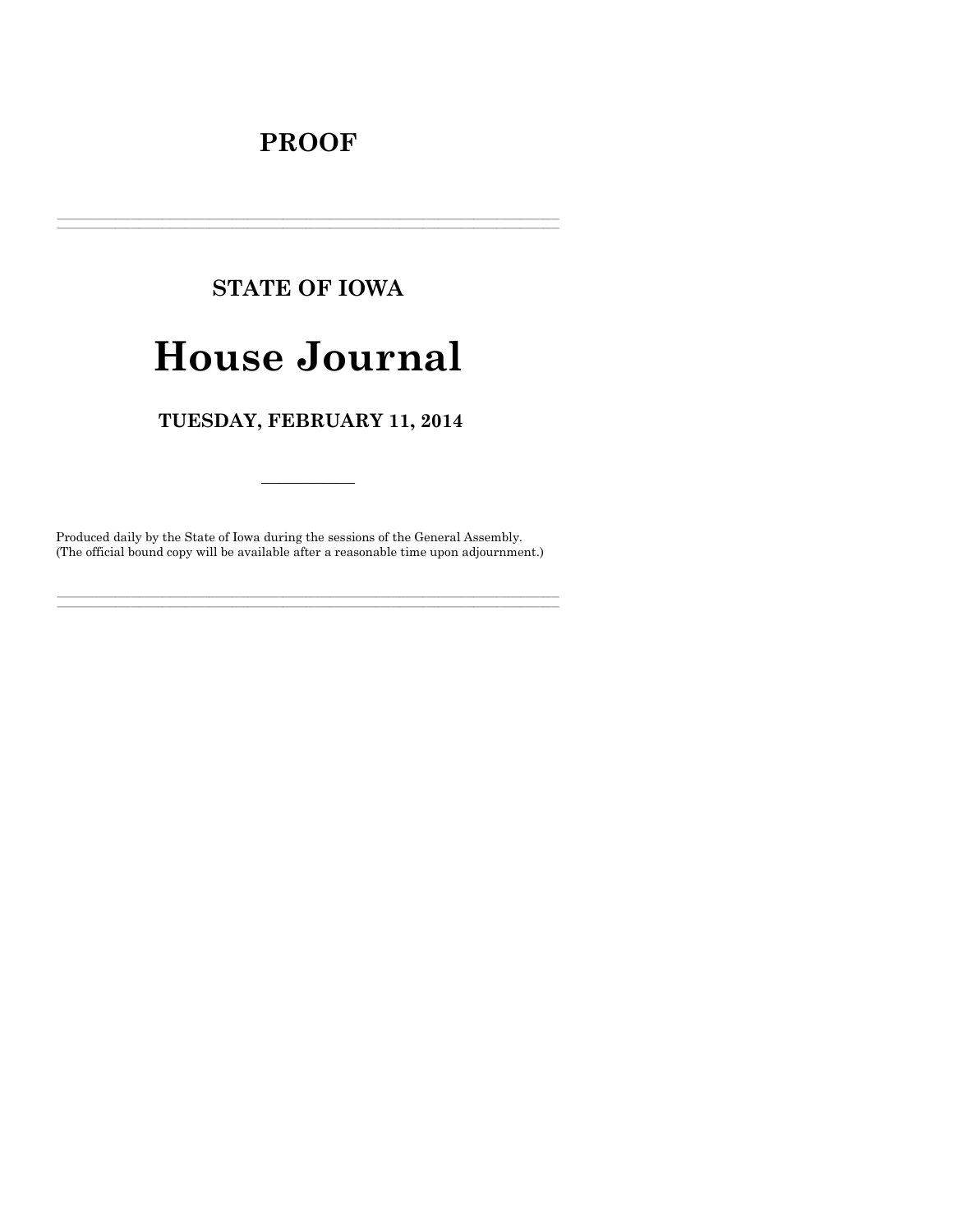# **JOURNAL OF THE HOUSE**

Thirtieth Calendar Day - Twentieth Session Day

Hall of the House of Representatives Des Moines, Iowa, Tuesday, February 11, 2014

The House met pursuant to adjournment at 8:33 a.m., Speaker Paulsen in the chair.

Prayer was offered by Reverend Cory Stout, Community Heights Alliance Church, Newton. He was the guest of Representative Kelley of Jasper County.

# PLEDGE OF ALLEGIANCE

The Pledge of Allegiance was led by Meghan Fisher, Page from Ellsworth.

The Journal of Monday, February 10, 2014, was approved.

# INTRODUCTION OF BILLS

**[House File 2195,](http://coolice.legis.iowa.gov/Cool-ICE/default.asp?Category=billinfo&Service=Billbook&frame=1&GA=85&hbill=HF2195)** by Isenhart and Watts, a bill for an act relating to the alternate energy revolving loan program.

Read first time and referred to committee on **Commerce.**

**[House File 2196,](http://coolice.legis.iowa.gov/Cool-ICE/default.asp?Category=billinfo&Service=Billbook&frame=1&GA=85&hbill=HF2196)** by S. Olson and Sands, a bill for an act relating to the enforcement of natural resource regulations.

Read first time and referred to committee on **Natural Resources.**

**[House File 2197,](http://coolice.legis.iowa.gov/Cool-ICE/default.asp?Category=billinfo&Service=Billbook&frame=1&GA=85&hbill=HF2197)** by Schultz, Heartsill, Gassman, Sheets, Alons, Shaw, Vander Linden, and Watts, a bill for an act relating to intermediate driver's licenses and special minor's licenses, and including effective date provisions.

Read first time and referred to committee on **Transportation.**

**[House File 2198,](http://coolice.legis.iowa.gov/Cool-ICE/default.asp?Category=billinfo&Service=Billbook&frame=1&GA=85&hbill=HF2198)** by Sands and Windschitl, a bill for an act relating to the registration and regulation of motorsports recreational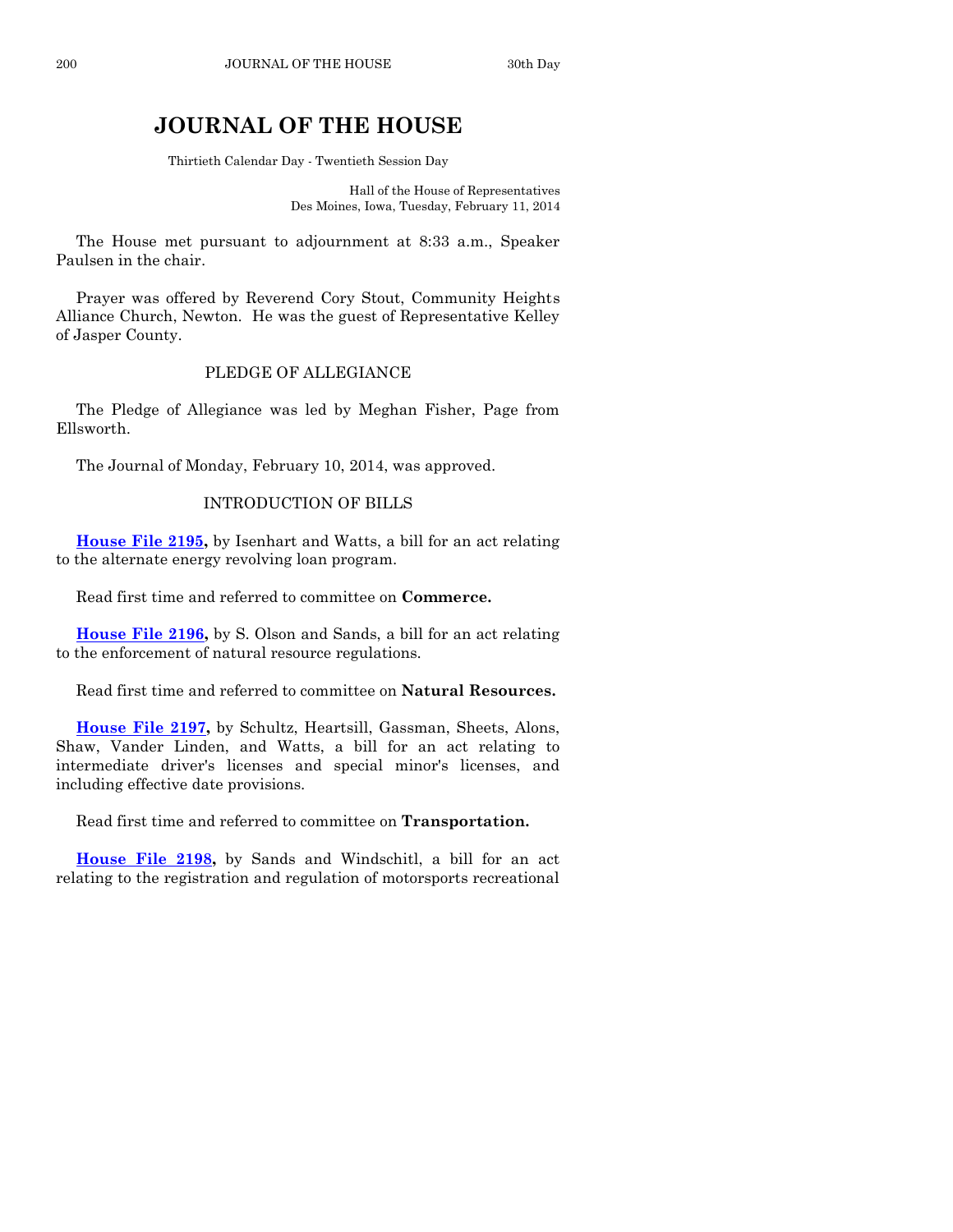vehicles, recreational vehicle operators, and recreational vehicle cargo, and including fees.

Read first time and referred to committee on **Ways and Means.**

**[House File 2199,](http://coolice.legis.iowa.gov/Cool-ICE/default.asp?Category=billinfo&Service=Billbook&frame=1&GA=85&hbill=HF2199)** by committee on Labor, a bill for an act relating to conformity with federal law concerning the voluntary shared work program under the state unemployment insurance law and including applicability provisions.

Read first time and placed on the **calendar.**

On motion by Upmeyer of Cerro Gordo, the House was recessed at 8:39 a.m., until 2:00 p.m.

# AFTERNOON SESSION

The House reconvened at 2:12 p.m., Speaker Paulsen in the chair.

# MESSAGE FROM THE SENATE

The following message was received from the Senate:

Mr. Speaker: I am directed to inform your honorable body that the Senate has on February 11, 2014, passed the following bill in which the concurrence of the House is asked:

[Senate File 2110,](http://coolice.legis.iowa.gov/Cool-ICE/default.asp?Category=billinfo&Service=Billbook&frame=1&GA=85&hbill=SF2110) a bill for an act making a supplemental appropriation for the lowincome home energy assistance program and including effective date provisions.

MICHAEL E. MARSHALL, Secretary

The House stood at ease at 2:14 p.m., until the fall of the gavel.

The House resumed session at 2:35 p.m., Speaker Paulsen in the chair.

# INTRODUCTION OF BILLS

**[House File 2200,](http://coolice.legis.iowa.gov/Cool-ICE/default.asp?Category=billinfo&Service=Billbook&frame=1&GA=85&hbill=HF2200)** by Anderson, a bill for an act relating to the use of restraints against a pregnant inmate or detainee, and including effective date provisions.

Read first time and referred to committee on **Judiciary.**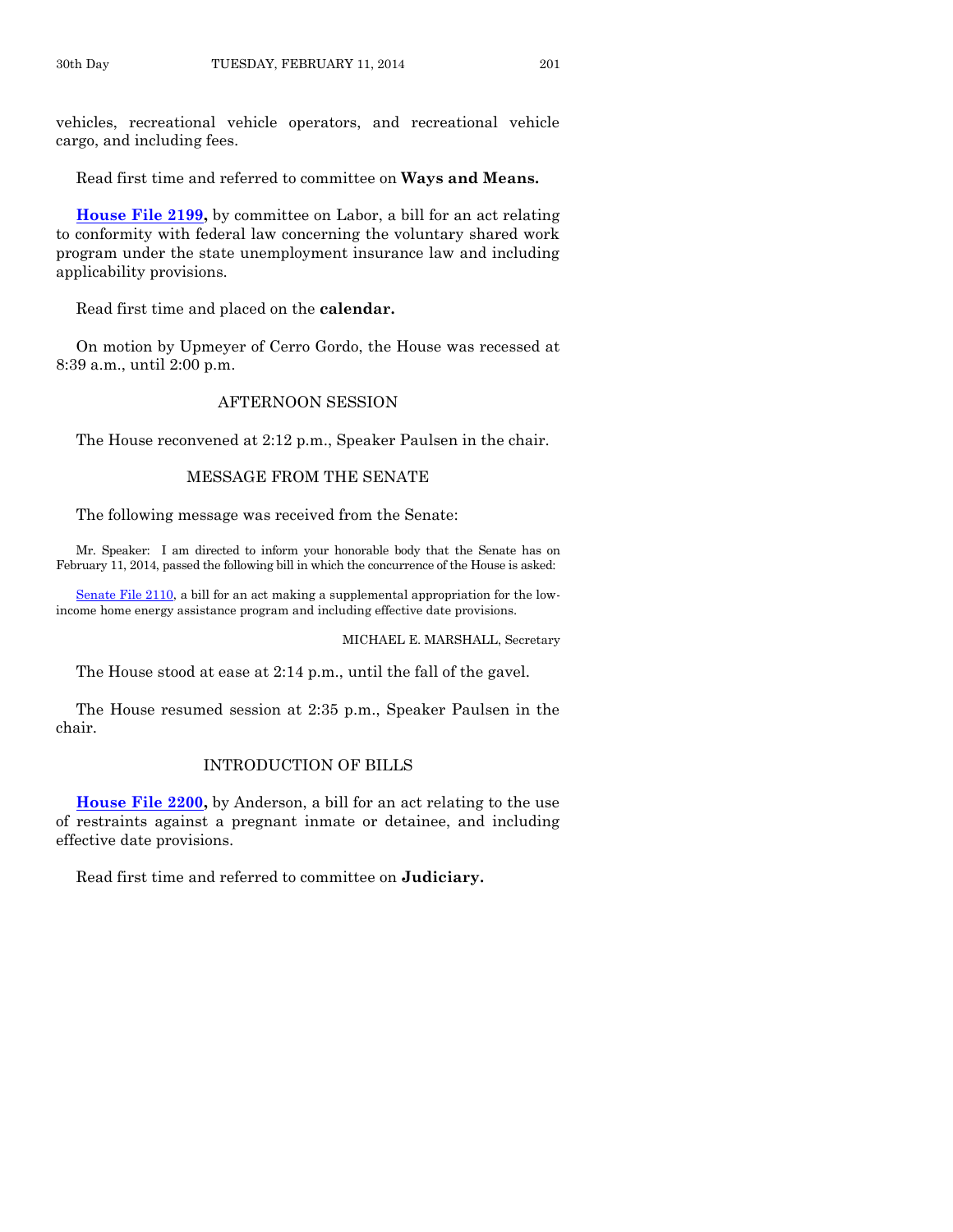**[House File 2201,](http://coolice.legis.iowa.gov/Cool-ICE/default.asp?Category=billinfo&Service=Billbook&frame=1&GA=85&hbill=HF2201)** by Heartsill, Shaw, Schultz, Sheets, and Alons, a bill for an act providing for an annual transfer of revenue to the road use tax fund.

Read first time and referred to committee on **Transportation.**

**[House File 2202,](http://coolice.legis.iowa.gov/Cool-ICE/default.asp?Category=billinfo&Service=Billbook&frame=1&GA=85&hbill=HF2202)** by committee on Transportation, a bill for an act relating to the use of automated traffic enforcement systems.

Read first time and placed on the **calendar.**

**[House File 2203,](http://coolice.legis.iowa.gov/Cool-ICE/default.asp?Category=billinfo&Service=Billbook&frame=1&GA=85&hbill=HF2203)** by Kajtazovic, Kelley, Kressig, Berry, and Isenhart, a bill for an act establishing a solar energy initiative involving specified institutions under the control of the state board of regents, and making an appropriation.

Read first time and referred to committee on **Appropriations.**

**[House File 2204,](http://coolice.legis.iowa.gov/Cool-ICE/default.asp?Category=billinfo&Service=Billbook&frame=1&GA=85&hbill=HF2204)** by Salmon, Gassman, Alons, Sheets, Heartsill, Shaw, Maxwell, Fisher, Landon, Watts, and Schultz, a bill for an act relating to the Iowa core curriculum and core content standards applicable to students in kindergarten through grade twelve and including effective date provisions.

Read first time and referred to committee on **Education.**

**[House File 2205,](http://coolice.legis.iowa.gov/Cool-ICE/default.asp?Category=billinfo&Service=Billbook&frame=1&GA=85&hbill=HF2205)** by Sheets, Fisher, Heartsill, Watts, Alons, Gustafson, Gassman, Shaw, Salmon, Maxwell, and Vander Linden, a bill for an act relating to academic and assessment standards and consortiums and contracts for the development and implementation of such standards.

Read first time and referred to committee on **Education.**

**[House File 2206,](http://coolice.legis.iowa.gov/Cool-ICE/default.asp?Category=billinfo&Service=Billbook&frame=1&GA=85&hbill=HF2206)** by Hagenow and R. Taylor, a bill for an act relating to the removal of charge records from the Iowa court information system.

Read first time and referred to committee on **Judiciary.**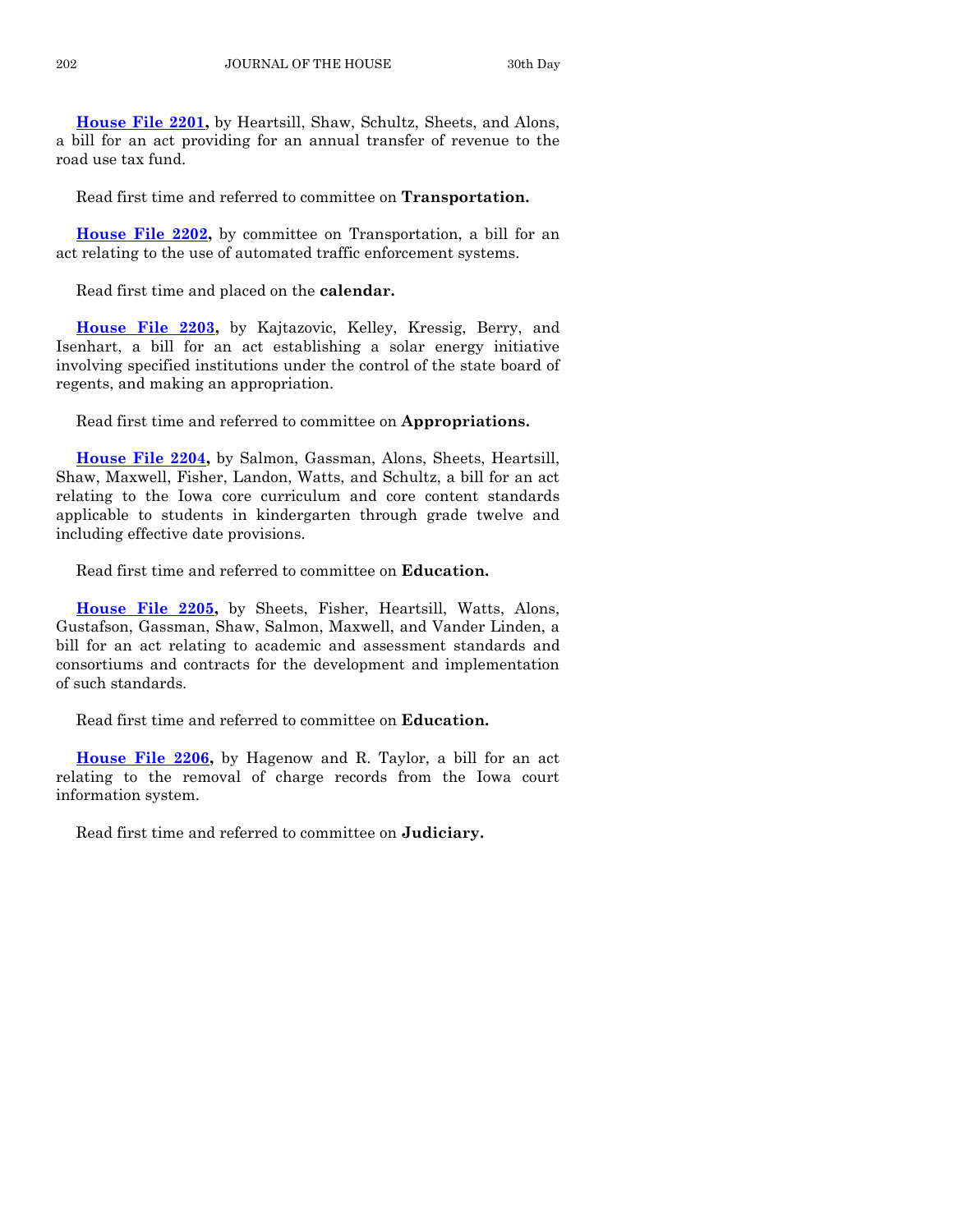**[House File 2207,](http://coolice.legis.iowa.gov/Cool-ICE/default.asp?Category=billinfo&Service=Billbook&frame=1&GA=85&hbill=HF2207)** by Abdul-Samad, a bill for an act granting immunity from prosecution to persons seeking medical assistance in possession-of-a-controlled-substance cases.

Read first time and referred to committee on **Judiciary.**

**[House File 2208,](http://coolice.legis.iowa.gov/Cool-ICE/default.asp?Category=billinfo&Service=Billbook&frame=1&GA=85&hbill=HF2208)** by Sheets, Heartsill, Alons, Byrnes, Gassman, Brandenburg, Fisher, Shaw, Salmon, Maxwell, Vander Linden, Baudler, Baltimore, and Koester, a bill for an act modifying earned time for a person who kidnaps a minor and is required to register as a sex offender.

Read first time and referred to committee on **Judiciary.**

**[House File 2209,](http://coolice.legis.iowa.gov/Cool-ICE/default.asp?Category=billinfo&Service=Billbook&frame=1&GA=85&hbill=HF2209)** by Fisher, a bill for an act relating to harassment of minors, and providing penalties.

Read first time and referred to committee on **Judiciary.**

# CONSIDERATION OF BILLS Regular Calendar

**[House File 2108,](http://coolice.legis.iowa.gov/Cool-ICE/default.asp?Category=billinfo&Service=Billbook&frame=1&GA=85&hbill=HF2108)** a bill for an act relating to property tax assessment and taxation by modifying requirements relating to property assessment notices and equalization order notices and including applicability provisions, was taken up for consideration.

Baltimore of Boone offered amendment H–[8001](http://coolice.legis.iowa.gov/Cool-ICE/default.asp?Category=billinfo&Service=Billbook&frame=1&GA=85&hbill=H8001) filed by him.

Sands of Louisa offered amendment H–[8004,](http://coolice.legis.iowa.gov/Cool-ICE/default.asp?Category=billinfo&Service=Billbook&frame=1&GA=85&hbill=H8004) to amendment H–[8001,](http://coolice.legis.iowa.gov/Cool-ICE/default.asp?Category=billinfo&Service=Billbook&frame=1&GA=85&hbill=H8001) filed by him and moved its adoption.

Amendment H–[8004,](http://coolice.legis.iowa.gov/Cool-ICE/default.asp?Category=billinfo&Service=Billbook&frame=1&GA=85&hbill=H8004) to amendment H–[8001,](http://coolice.legis.iowa.gov/Cool-ICE/default.asp?Category=billinfo&Service=Billbook&frame=1&GA=85&hbill=H8001) was adopted.

Baltimore of Boone moved the adoption of amendment  $H-8001$ , as amended.

Amendment  $H-8001$ , as amended, was adopted.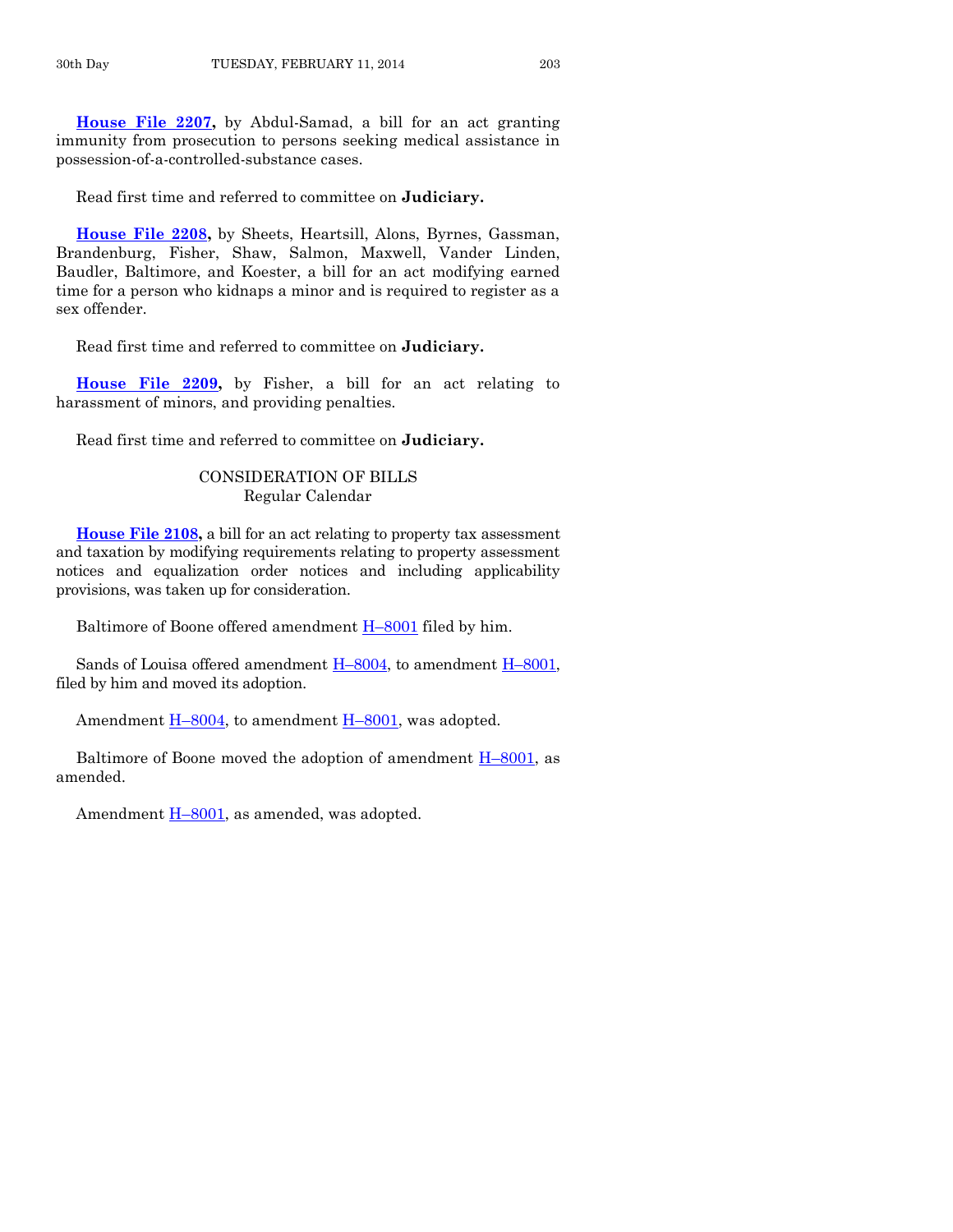Baltimore of Boone moved that the bill be read a last time now and placed upon its passage which motion prevailed and the bill was read a last time.

On the question "Shall the bill pass?" ([H.F. 2108\)](http://coolice.legis.iowa.gov/Cool-ICE/default.asp?Category=billinfo&Service=Billbook&frame=1&GA=85&hbill=HF2108)

The ayes were, 95:

| Abdul-Samad | Alons         | Anderson    | Bacon             |
|-------------|---------------|-------------|-------------------|
| Baltimore   | Baudler       | Bearinger   | Berry             |
| Brandenburg | <b>Byrnes</b> | Cohoon      | Costello          |
| Cownie      | Dawson        | Devoe       | Dolecheck         |
| Drake       | Dunkel        | Fisher      | Forbes            |
| Forristall  | Fry           | Gaines      | Gaskill           |
| Gassman     | Grassley      | Gustafson   | Hagenow           |
| Hall        | Hanson        | Hanusa      | Heartsill         |
| Heaton      | Heddens       | Hein        | Hess              |
| Highfill    | Huseman       | Isenhart    | Jacoby            |
| Jorgensen   | Kajtazovic    | Kaufmann    | Kelley            |
| Klein       | Koester       | Kressig     | Landon            |
| Lensing     | Lofgren       | Lundby      | Lykam             |
| Mascher     | Maxwell       | Meyer       | Miller, H.        |
| Miller, L.  | Moore         | Muhlbauer   | Murphy            |
| Oldson      | Olson, R.     | Olson, S.   | Olson, T.         |
| Ourth       | Pettengill    | Prichard    | Rayhons           |
| Riding      | Rogers        | Ruff        | Running-Marquardt |
| Salmon      | Sands         | Schultz     | Shaw              |
| Sheets      | Smith, J.     | Smith, M.   | Soderberg         |
| Staed       | Stanerson     | Steckman    | Stutsman          |
| Taylor, R.  | Taylor, T.    | Thede       | Thomas            |
| Upmeyer     | Vander Linden | Watts       | Windschitl        |
| Wood        | Worthan       | Mr. Speaker |                   |
|             |               | Paulsen     |                   |

The nays were, 3:

Hunter Wessel-Kroeschell Winckler

Absent or not voting, 2:

Kearns Wolfe

The bill having received a constitutional majority was declared to have passed the House and the title, as amended, was agreed to.

**[House File 2130,](http://coolice.legis.iowa.gov/Cool-ICE/default.asp?Category=billinfo&Service=Billbook&frame=1&GA=85&hbill=HF2130)** a bill for an act relating to matters under the purview of the banking division of the department of commerce, was taken up for consideration.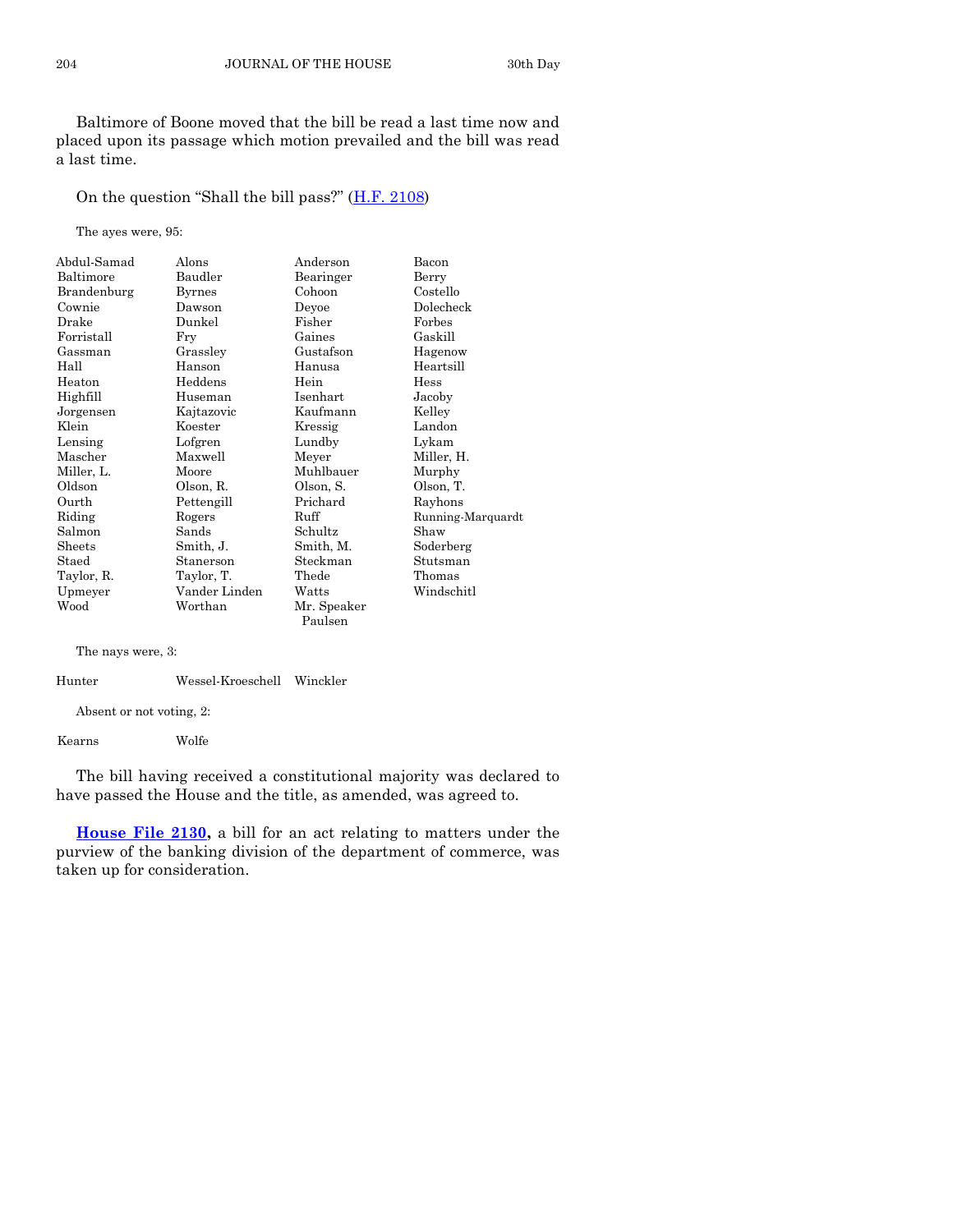J. Smith of Dickinson moved that the bill be read a last time now and placed upon its passage which motion prevailed and the bill was read a last time.

On the question "Shall the bill pass?" ([H.F. 2130\)](http://coolice.legis.iowa.gov/Cool-ICE/default.asp?Category=billinfo&Service=Billbook&frame=1&GA=85&hbill=HF2130)

The ayes were, 98:

| Abdul-Samad       | Alons         | Anderson      | Bacon     |
|-------------------|---------------|---------------|-----------|
| Baltimore         | Baudler       | Bearinger     | Berry     |
| Brandenburg       | <b>Byrnes</b> | Cohoon        | Costello  |
| Cownie            | Dawson        | Devoe         | Dolecheck |
| Drake             | Dunkel        | Fisher        | Forbes    |
| Forristall        | Fry           | Gaines        | Gaskill   |
| Gassman           | Grassley      | Gustafson     | Hagenow   |
| Hall              | Hanson        | Hanusa        | Heartsill |
| Heaton            | Heddens       | Hein          | Hess      |
| Highfill          | Hunter        | Huseman       | Isenhart  |
| Jacoby            | Jorgensen     | Kajtazovic    | Kaufmann  |
| Kelley            | Klein         | Koester       | Kressig   |
| Landon            | Lensing       | Lofgren       | Lundby    |
| Lykam             | Mascher       | Maxwell       | Meyer     |
| Miller, H.        | Miller, L.    | Moore         | Muhlbauer |
| Murphy            | Oldson        | Olson, R.     | Olson, S. |
| Olson, T.         | Ourth         | Pettengill    | Prichard  |
| Rayhons           | Riding        | Rogers        | Ruff      |
| Running-Marquardt | Salmon        | Sands         | Schultz   |
| Shaw              | Sheets        | Smith, J.     | Smith, M. |
| Soderberg         | Staed         | Stanerson     | Steckman  |
| Stutsman          | Taylor, R.    | Taylor, T.    | Thede     |
| Thomas            | Upmeyer       | Vander Linden | Watts     |
| Wessel-Kroeschell | Winckler      | Windschitl    | Wood      |
| Worthan           | Mr. Speaker   |               |           |
|                   | Paulsen       |               |           |

The nays were, none.

Absent or not voting, 2:

Kearns Wolfe

The bill having received a constitutional majority was declared to have passed the House and the title was agreed to.

**[House File 2067,](http://coolice.legis.iowa.gov/Cool-ICE/default.asp?Category=billinfo&Service=Billbook&frame=1&GA=85&hbill=HF2067)** a bill for an act relating to the use of youth spring wild turkey hunting licenses, was taken up for consideration.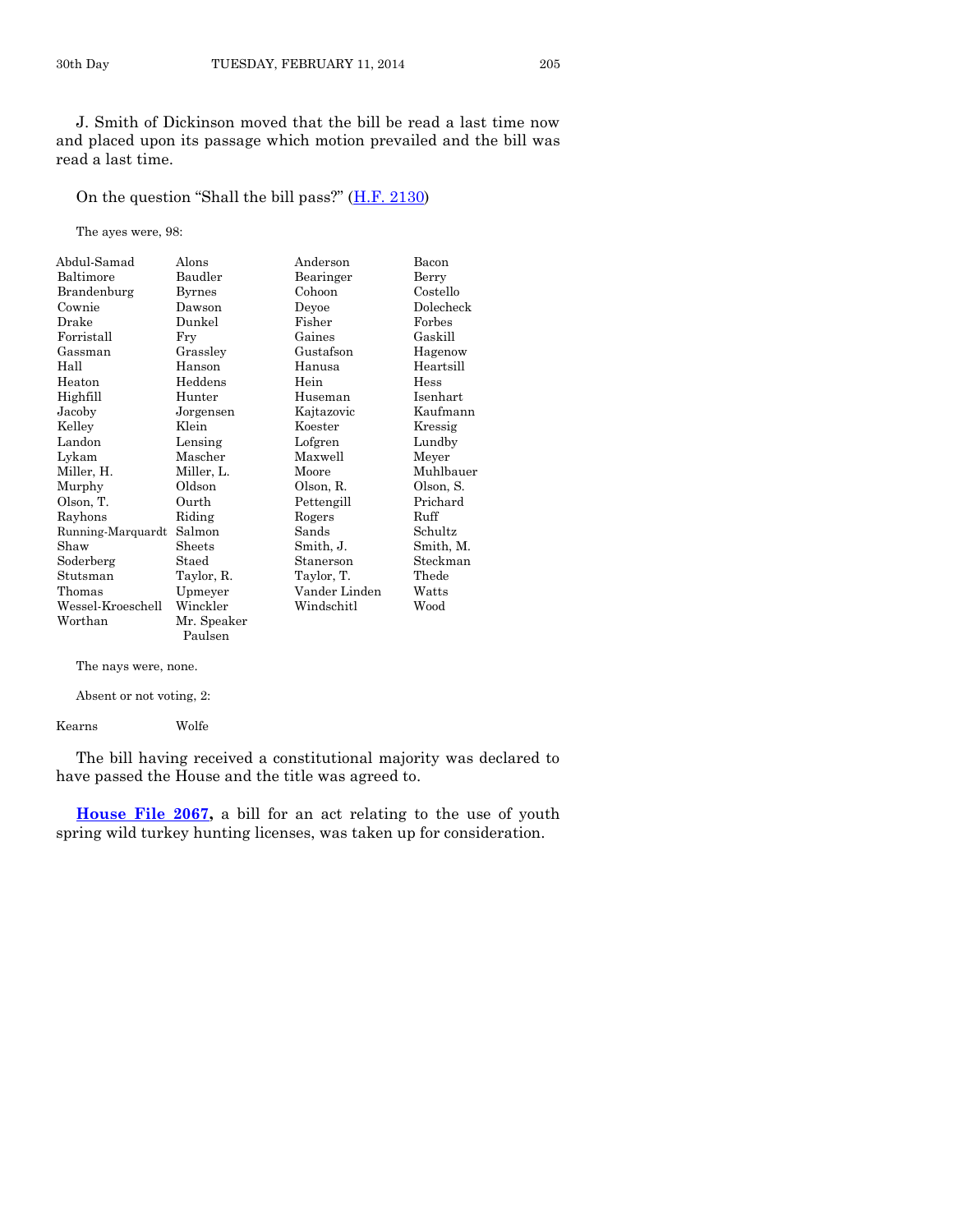Fisher of Tama moved that the bill be read a last time now and placed upon its passage which motion prevailed and the bill was read a last time.

On the question "Shall the bill pass?" ([H.F. 2067\)](http://coolice.legis.iowa.gov/Cool-ICE/default.asp?Category=billinfo&Service=Billbook&frame=1&GA=85&hbill=HF2067)

The ayes were, 98:

| Abdul-Samad       | Alons       | Anderson      | Bacon     |
|-------------------|-------------|---------------|-----------|
| Baltimore         | Baudler     | Bearinger     | Berry     |
| Brandenburg       | Byrnes      | Cohoon        | Costello  |
| Cownie            | Dawson      | Devoe         | Dolecheck |
| Drake             | Dunkel      | Fisher        | Forbes    |
| Forristall        | Fry         | Gaines        | Gaskill   |
| Gassman           | Grassley    | Gustafson     | Hagenow   |
| Hall              | Hanson      | Hanusa        | Heartsill |
| Heaton            | Heddens     | Hein          | Hess      |
| Highfill          | Hunter      | Huseman       | Isenhart  |
| Jacoby            | Jorgensen   | Kajtazovic    | Kaufmann  |
| Kelley            | Klein       | Koester       | Kressig   |
| Landon            | Lensing     | Lofgren       | Lundby    |
| Lykam             | Mascher     | Maxwell       | Meyer     |
| Miller, H.        | Miller, L.  | Moore         | Muhlbauer |
| Murphy            | Oldson      | Olson, R.     | Olson, S. |
| Olson, T.         | Ourth       | Pettengill    | Prichard  |
| Rayhons           | Riding      | Rogers        | Ruff      |
| Running-Marquardt | Salmon      | Sands         | Schultz   |
| Shaw              | Sheets      | Smith, J.     | Smith, M. |
| Soderberg         | Staed       | Stanerson     | Steckman  |
| Stutsman          | Taylor, R.  | Taylor, T.    | Thede     |
| Thomas            | Upmeyer     | Vander Linden | Watts     |
| Wessel-Kroeschell | Winckler    | Windschitl    | Wood      |
| Worthan           | Mr. Speaker |               |           |
|                   | Paulsen     |               |           |

The nays were, none.

Absent or not voting, 2:

Kearns Wolfe

The bill having received a constitutional majority was declared to have passed the House and the title was agreed to.

# [HOUSE FILE 2004](http://coolice.legis.iowa.gov/Cool-ICE/default.asp?Category=billinfo&Service=Billbook&frame=1&GA=85&hbill=HF2004) WITHDRAWN

Fisher of Tama asked and received unanimous consent to withdraw [House File 2004](http://coolice.legis.iowa.gov/Cool-ICE/default.asp?Category=billinfo&Service=Billbook&frame=1&GA=85&hbill=HF2004) from further consideration by the House.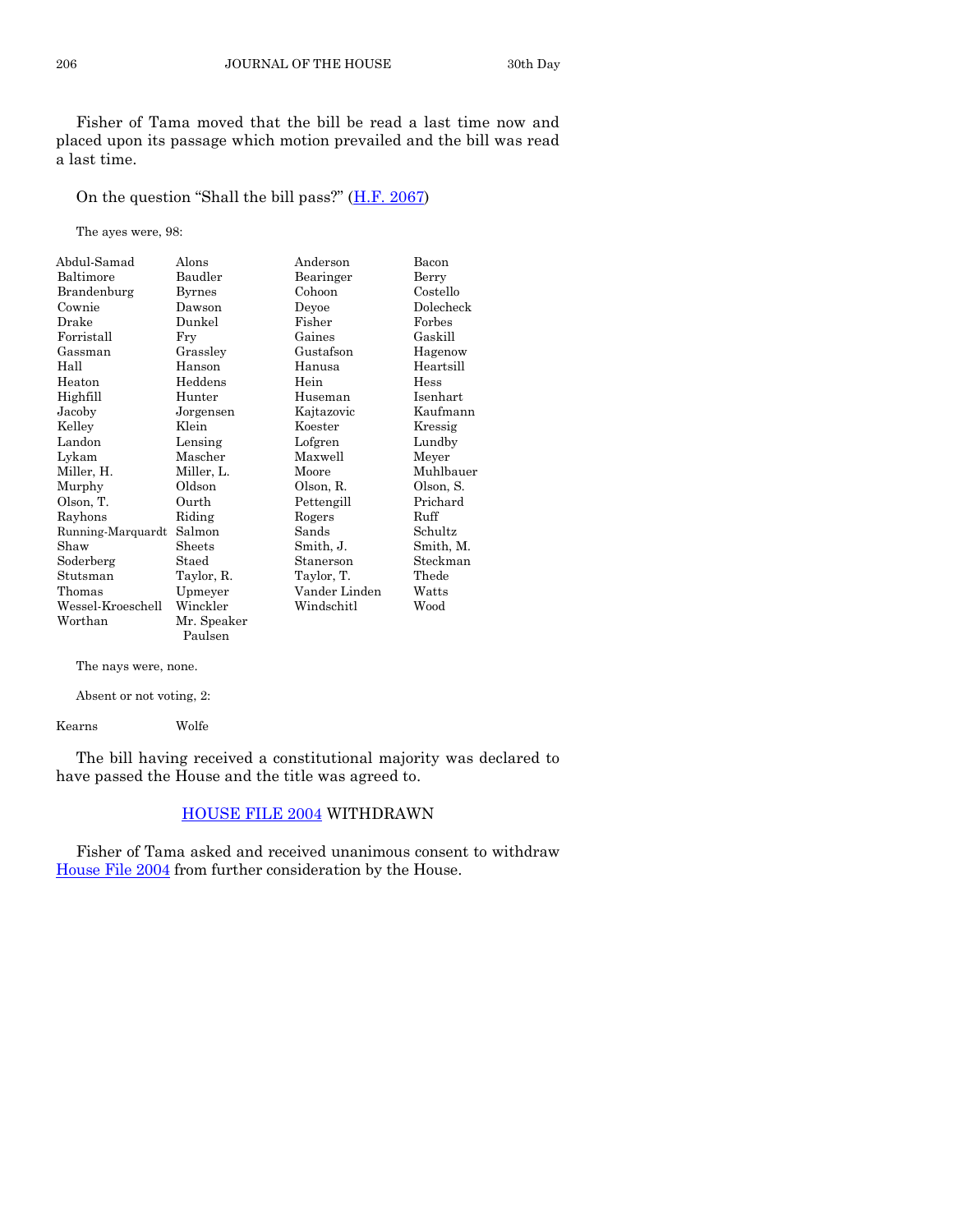# IMMEDIATE MESSAGES

Upmeyer of Cerro Gordo asked and received unanimous consent that the following bills be immediately messaged to the Senate: **House Files 2067, 2108** and **2130.**

**[House File 2131,](http://coolice.legis.iowa.gov/Cool-ICE/default.asp?Category=billinfo&Service=Billbook&frame=1&GA=85&hbill=HF2131)** a bill for an act modifying provisions applicable to the recording of a mortgage or deed of trust executed by a transmitting utility, was taken up for consideration.

J. Smith of Dickinson moved that the bill be read a last time now and placed upon its passage which motion prevailed and the bill was read a last time.

On the question "Shall the bill pass?" ([H.F. 2131\)](http://coolice.legis.iowa.gov/Cool-ICE/default.asp?Category=billinfo&Service=Billbook&frame=1&GA=85&hbill=HF2131)

The ayes were, 98:

| Abdul-Samad       | Alons         | Anderson      | Bacon     |
|-------------------|---------------|---------------|-----------|
| Baltimore         | Baudler       | Bearinger     | Berry     |
| Brandenburg       | <b>Byrnes</b> | Cohoon        | Costello  |
| Cownie            | Dawson        | Deyoe         | Dolecheck |
| Drake             | Dunkel        | Fisher        | Forbes    |
| Forristall        | Fry           | Gaines        | Gaskill   |
| Gassman           | Grassley      | Gustafson     | Hagenow   |
| Hall              | Hanson        | Hanusa        | Heartsill |
| Heaton            | Heddens       | Hein          | Hess      |
| Highfill          | Hunter        | Huseman       | Isenhart  |
| Jacoby            | Jorgensen     | Kajtazovic    | Kaufmann  |
| Kelley            | Klein         | Koester       | Kressig   |
| Landon            | Lensing       | Lofgren       | Lundby    |
| Lykam             | Mascher       | Maxwell       | Meyer     |
| Miller, H.        | Miller, L.    | Moore         | Muhlbauer |
| Murphy            | Oldson        | Olson, R.     | Olson, S. |
| Olson, T.         | Ourth         | Pettengill    | Prichard  |
| Rayhons           | Riding        | Rogers        | Ruff      |
| Running-Marquardt | Salmon        | Sands         | Schultz   |
| Shaw              | Sheets        | Smith, J.     | Smith, M. |
| Soderberg         | Staed         | Stanerson     | Steckman  |
| Stutsman          | Taylor, R.    | Taylor, T.    | Thede     |
| Thomas            | Upmeyer       | Vander Linden | Watts     |
| Wessel-Kroeschell | Winckler      | Windschitl    | Wood      |
| Worthan           | Mr. Speaker   |               |           |
|                   | Paulsen       |               |           |

The nays were, none.

Absent or not voting, 2:

Kearns Wolfe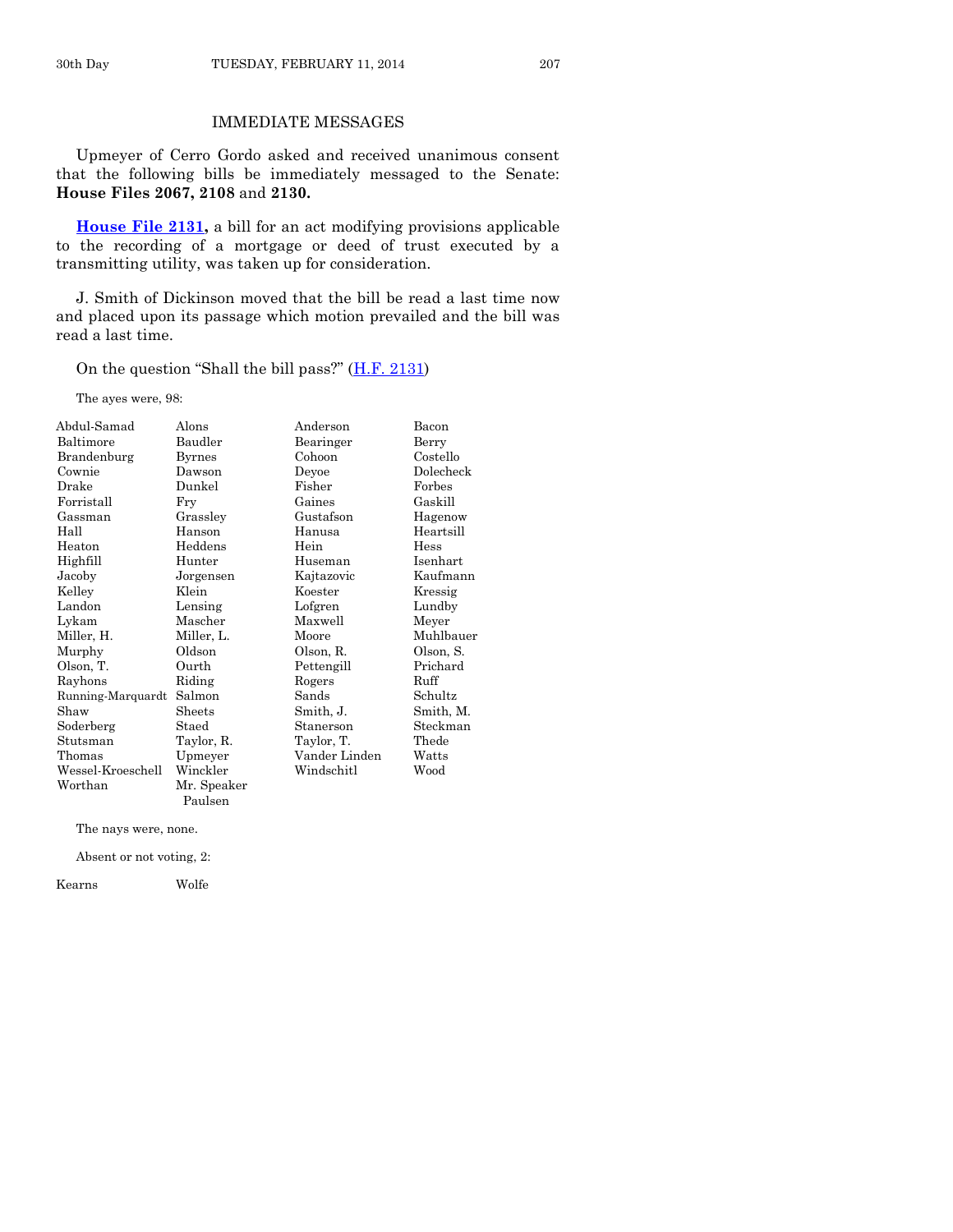The bill having received a constitutional majority was declared to have passed the House and the title was agreed to.

**[House File 2132,](http://coolice.legis.iowa.gov/Cool-ICE/default.asp?Category=billinfo&Service=Billbook&frame=1&GA=85&hbill=HF2132)** a bill for an act establishing the Gideon fellowship program in the office of the state public defender, was taken up for consideration.

Hess of Clay moved that the bill be read a last time now and placed upon its passage which motion prevailed and the bill was read a last time.

On the question "Shall the bill pass?" ([H.F. 2132\)](http://coolice.legis.iowa.gov/Cool-ICE/default.asp?Category=billinfo&Service=Billbook&frame=1&GA=85&hbill=HF2132)

The ayes were, 97:

| Abdul-Samad | Alons         | Anderson  | Bacon             |
|-------------|---------------|-----------|-------------------|
| Baltimore   | Baudler       | Bearinger | Berry             |
| Brandenburg | <b>Byrnes</b> | Cohoon    | Costello          |
| Cownie      | Dawson        | Deyoe     | Dolecheck         |
| Drake       | Dunkel        | Fisher    | Forbes            |
| Fry         | Gaines        | Gaskill   | Gassman           |
| Grassley    | Gustafson     | Hagenow   | Hall              |
| Hanson      | Hanusa        | Heartsill | Heaton            |
| Heddens     | Hein          | Hess      | Highfill          |
| Hunter      | Huseman       | Isenhart  | Jacoby            |
| Jorgensen   | Kajtazovic    | Kaufmann  | Kelley            |
| Klein       | Koester       | Kressig   | Landon            |
| Lensing     | Lofgren       | Lundby    | Lykam             |
| Mascher     | Maxwell       | Meyer     | Miller, H.        |
| Miller, L.  | Moore         | Muhlbauer | Murphy            |
| Oldson      | Olson, R.     | Olson, S. | Olson, T.         |
| Ourth       | Pettengill    | Prichard  | Rayhons           |
| Riding      | Rogers        | Ruff      | Running-Marquardt |
| Salmon      | Sands         | Schultz   | Shaw              |
| Sheets      | Smith, J.     | Smith, M. | Soderberg         |
| Staed       | Stanerson     | Steckman  | Stutsman          |
| Taylor, R.  | Taylor, T.    | Thede     | Thomas            |
| Upmeyer     | Vander Linden | Watts     | Wessel-Kroeschell |
| Winckler    | Windschitl    | Wood      | Worthan           |
| Mr. Speaker |               |           |                   |
| Paulsen     |               |           |                   |

The nays were, none.

Absent or not voting, 3:

Forristall Kearns Wolfe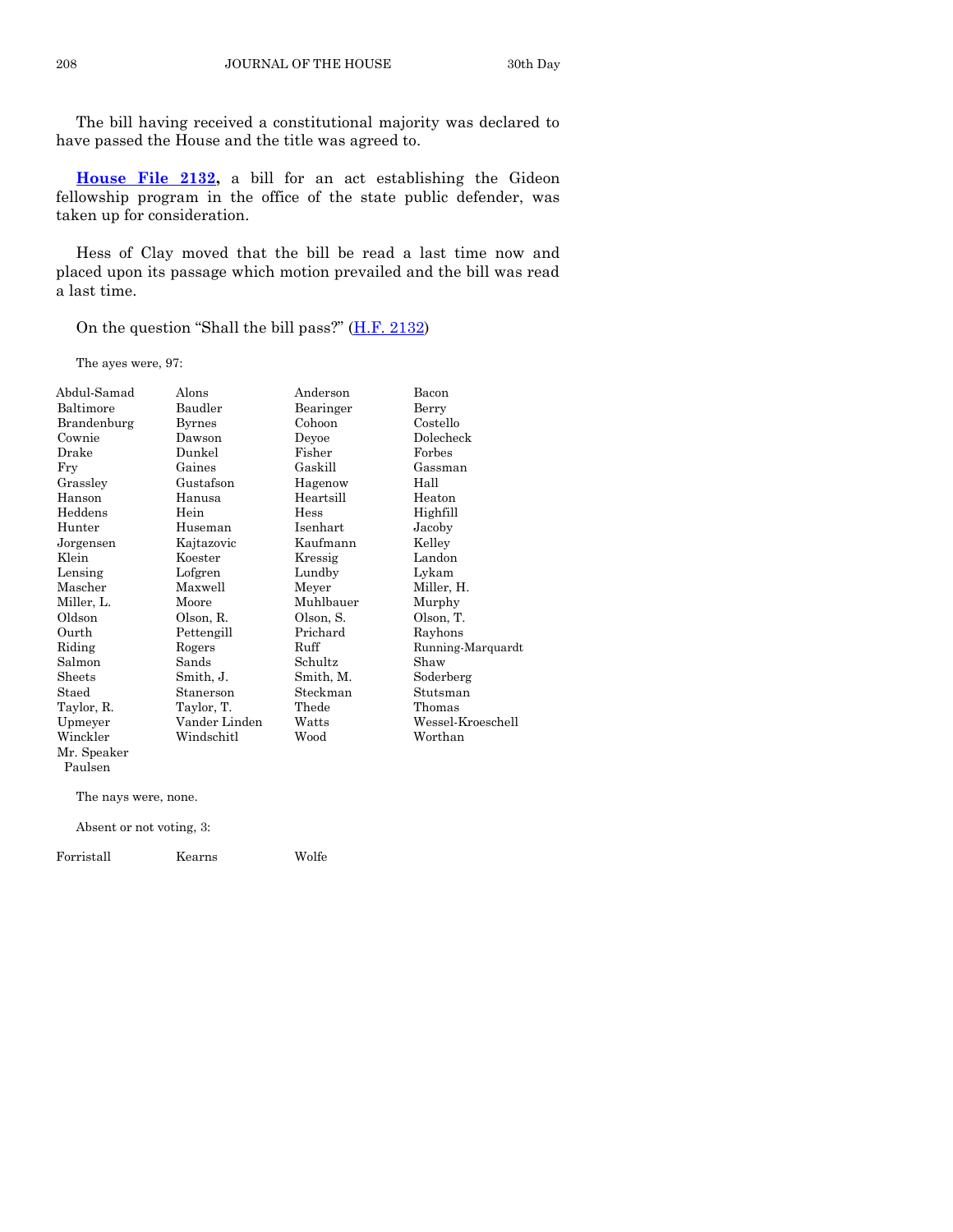The bill having received a constitutional majority was declared to have passed the House and the title was agreed to.

**[House File 2109,](http://coolice.legis.iowa.gov/Cool-ICE/default.asp?Category=billinfo&Service=Billbook&frame=1&GA=85&hbill=HF2109)** a bill for an act relating to vapor products and alternative nicotine products, and providing penalties, was taken up for consideration.

T. Olson of Linn offered amendment H–[8007](http://coolice.legis.iowa.gov/Cool-ICE/default.asp?Category=billinfo&Service=Billbook&frame=1&GA=85&hbill=H8007) filed by T. Olson, et al.

Baltimore of Boone rose on a point of order that amendment  $H$ –[8007](http://coolice.legis.iowa.gov/Cool-ICE/default.asp?Category=billinfo&Service=Billbook&frame=1&GA=85&hbill=H8007) was not germane.

The Speaker ruled the point well taken and amendment  $H$ –[8007](http://coolice.legis.iowa.gov/Cool-ICE/default.asp?Category=billinfo&Service=Billbook&frame=1&GA=85&hbill=H8007) not germane.

The House stood at ease at 3:12 p.m., until the fall of the gavel.

The House resumed session at 3:43 p.m., Speaker Paulsen in the chair.

T. Olson of Linn asked for unanimous consent to suspend the rules to consider amendment H–[8007.](http://coolice.legis.iowa.gov/Cool-ICE/default.asp?Category=billinfo&Service=Billbook&frame=1&GA=85&hbill=H8007)

Objection was raised.

T. Olson of Linn moved to suspend the rules to consider amendment H–[8007.](http://coolice.legis.iowa.gov/Cool-ICE/default.asp?Category=billinfo&Service=Billbook&frame=1&GA=85&hbill=H8007)

Roll call was requested by T. Olson of Linn and Hunter of Polk.

On the question "Shall the rules be suspended to consider amendment H–[8007?](http://coolice.legis.iowa.gov/Cool-ICE/default.asp?Category=billinfo&Service=Billbook&frame=1&GA=85&hbill=H8007)" [\(H.F. 2109\)](http://coolice.legis.iowa.gov/Cool-ICE/default.asp?Category=billinfo&Service=Billbook&frame=1&GA=85&hbill=HF2109)

The ayes were, 45:

| Abdul-Samad | Anderson  | Bearinger                   | Berry      |
|-------------|-----------|-----------------------------|------------|
| Cohoon      | Dawson    | Dunkel                      | Forbes     |
| Gaines      | Gaskill   | Hall                        | Hanson     |
| Heddens     | Hunter    | Isenhart                    | Jacoby     |
| Kajtazovic  | Kaufmann  | Kelley                      | Kressig    |
| Lensing     | Lykam     | Mascher                     | Meyer      |
| Miller, H.  | Muhlbauer | Murphy                      | Oldson     |
| Olson, R.   | Olson, T. | Ourth                       | Prichard   |
| Riding      | Ruff      | Running-Marquardt Smith, M. |            |
| Staed       | Steckman  | Stutsman                    | Taylor, T. |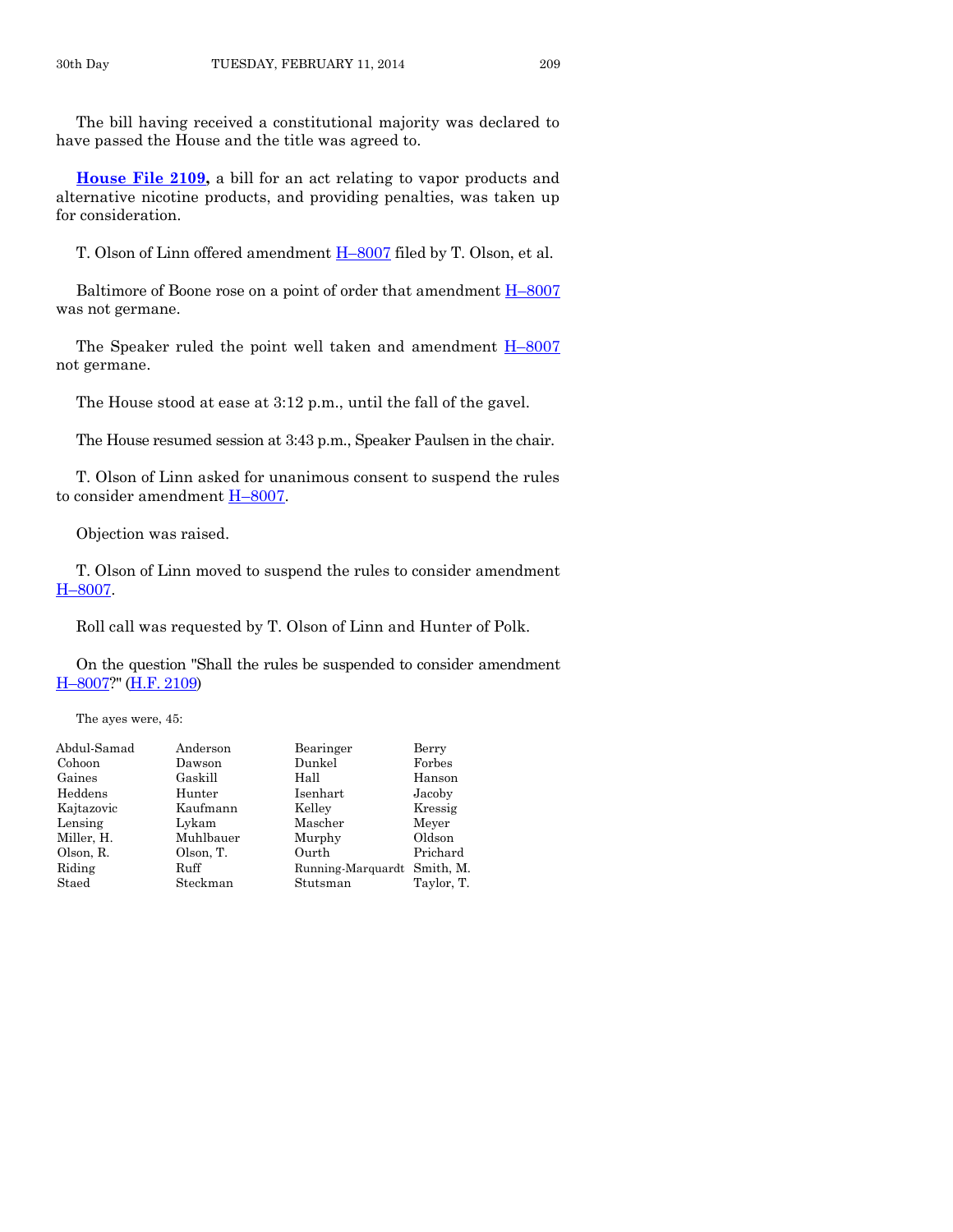| Thede              | Thomas        | Wessel-Kroeschell | Winckler      |
|--------------------|---------------|-------------------|---------------|
| Wood               |               |                   |               |
| The nays were, 52: |               |                   |               |
| Alons              | Bacon         | Baltimore         | Baudler       |
| Brandenburg        | <b>Byrnes</b> | Costello          | Cownie        |
| Deyoe              | Dolecheck     | Drake             | Fisher        |
| Fry                | Gassman       | Grassley          | Gustafson     |
| Hagenow            | Hanusa        | Heartsill         | Heaton        |
| Hein               | Hess          | Highfill          | Huseman       |
| Jorgensen          | Klein         | Koester           | Landon        |
| Lofgren            | Lundby        | Maxwell           | Miller, L.    |
| Moore              | Olson, S.     | Pettengill        | Rayhons       |
| Rogers             | Salmon        | Sands             | Schultz       |
| Shaw               | Sheets        | Smith, J.         | Soderberg     |
| Stanerson          | Taylor, R.    | Upmeyer           | Vander Linden |
| Watts              | Windschitl    | Worthan           | Mr. Speaker   |
|                    |               |                   | Paulsen       |

Absent or not voting, 3:

| Forristall | Kearns | Wolfe |
|------------|--------|-------|
|            |        |       |

The motion to suspend the rules lost.

Meyer of Polk offered amendment **H**-[8009](http://coolice.legis.iowa.gov/Cool-ICE/default.asp?Category=billinfo&Service=Billbook&frame=1&GA=85&hbill=H8009) filed by Meyer, et al., and moved its adoption.

Roll call was requested by Meyer of Polk and Abdul-Samad of Polk.

On the question "Shall amendment H–[8009](http://coolice.legis.iowa.gov/Cool-ICE/default.asp?Category=billinfo&Service=Billbook&frame=1&GA=85&hbill=H8009) be adopted?" [\(H.F. 2109\)](http://coolice.legis.iowa.gov/Cool-ICE/default.asp?Category=billinfo&Service=Billbook&frame=1&GA=85&hbill=HF2109)

The ayes were, 45:

| Abdul-Samad | Anderson  | Bearinger         | Berry      |
|-------------|-----------|-------------------|------------|
| Cohoon      | Dawson    | Dunkel            | Forbes     |
| Gaines      | Gaskill   | Hall              | Hanson     |
| Heddens     | Hunter    | Isenhart          | Jacoby     |
| Kajtazovic  | Kelley    | Kressig           | Lensing    |
| Lundby      | Lykam     | Mascher           | Meyer      |
| Miller, H.  | Muhlbauer | Murphy            | Oldson     |
| Olson, R.   | Olson, T. | Ourth             | Prichard   |
| Riding      | Ruff      | Running-Marquardt | Smith. M.  |
| Staed       | Steckman  | Stutsman          | Taylor, T. |
| Thede       | Thomas    | Wessel-Kroeschell | Winckler   |
| Wood        |           |                   |            |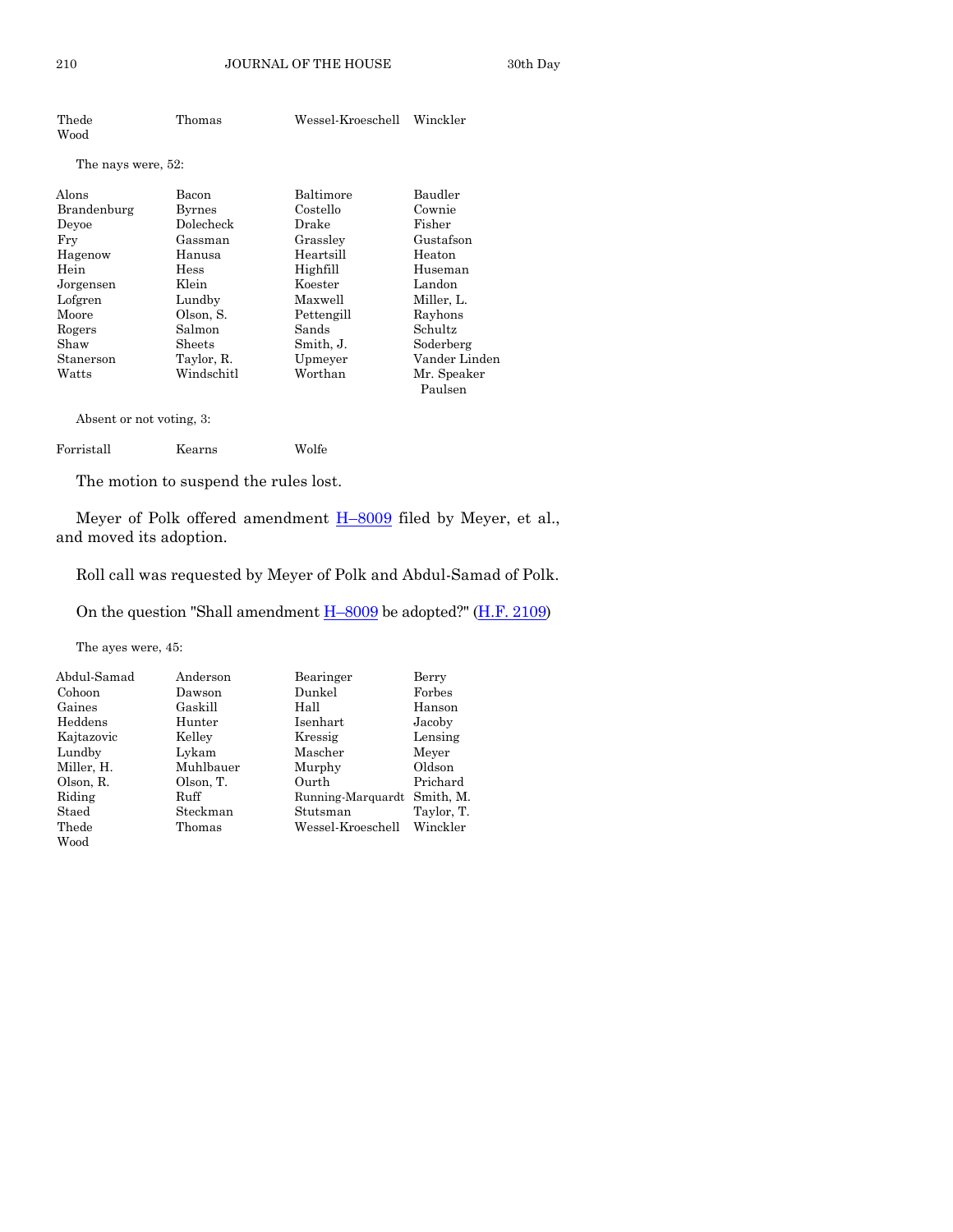| Alons       | Bacon       | Baltimore  | Baudler       |
|-------------|-------------|------------|---------------|
| Brandenburg | Byrnes      | Costello   | Cownie        |
| Deyoe       | Dolecheck   | Drake      | Fisher        |
| Fry         | Gassman     | Grassley   | Gustafson     |
| Hagenow     | Hanusa      | Heartsill  | Heaton        |
| Hein        | <b>Hess</b> | Highfill   | Huseman       |
| Jorgensen   | Kaufmann    | Klein      | Koester       |
| Landon      | Lofgren     | Maxwell    | Miller, L.    |
| Moore       | Olson, S.   | Pettengill | Rayhons       |
| Rogers      | Salmon      | Sands      | Schultz.      |
| Shaw        | Sheets      | Smith, J.  | Soderberg     |
| Stanerson   | Taylor, R.  | Upmeyer    | Vander Linden |
| Watts       | Windschitl  | Worthan    | Mr. Speaker   |
|             |             |            | Paulsen       |

Absent or not voting, 3:

Forristall Kearns Wolfe

Amendment H–[8009](http://coolice.legis.iowa.gov/Cool-ICE/default.asp?Category=billinfo&Service=Billbook&frame=1&GA=85&hbill=H8009) lost.

Baltimore of Boone offered amendment H–[8006](http://coolice.legis.iowa.gov/Cool-ICE/default.asp?Category=billinfo&Service=Billbook&frame=1&GA=85&hbill=H8006) filed by him.

Baltimore of Boone offered amendment  $H-8011$ , to amendment H–[8006,](http://coolice.legis.iowa.gov/Cool-ICE/default.asp?Category=billinfo&Service=Billbook&frame=1&GA=85&hbill=H8006) filed by him from the floor and moved its adoption.

Amendment  $\underline{H-8011}$ , to amendment  $\underline{H-8006}$ , was adopted.

Baltimore of Boone moved the adoption of amendment  $H-8006$ , as amended.

Amendment H–[8006,](http://coolice.legis.iowa.gov/Cool-ICE/default.asp?Category=billinfo&Service=Billbook&frame=1&GA=85&hbill=H8006) as amended, was adopted.

Ruff of Clayton offered amendment  $H$ –[8008](http://coolice.legis.iowa.gov/Cool-ICE/default.asp?Category=billinfo&Service=Billbook&frame=1&GA=85&hbill=H8008) filed by Ruff, et al.

Baltimore of Boone rose on a point of order that amendment  $H$ –[8008](http://coolice.legis.iowa.gov/Cool-ICE/default.asp?Category=billinfo&Service=Billbook&frame=1&GA=85&hbill=H8008) was not germane.

The Speaker ruled the point well taken and amendment  $H$ –[8008](http://coolice.legis.iowa.gov/Cool-ICE/default.asp?Category=billinfo&Service=Billbook&frame=1&GA=85&hbill=H8008) not germane.

Ruff of Clayton asked for unanimous consent to suspend the rules to consider amendment H–[8008.](http://coolice.legis.iowa.gov/Cool-ICE/default.asp?Category=billinfo&Service=Billbook&frame=1&GA=85&hbill=H8008)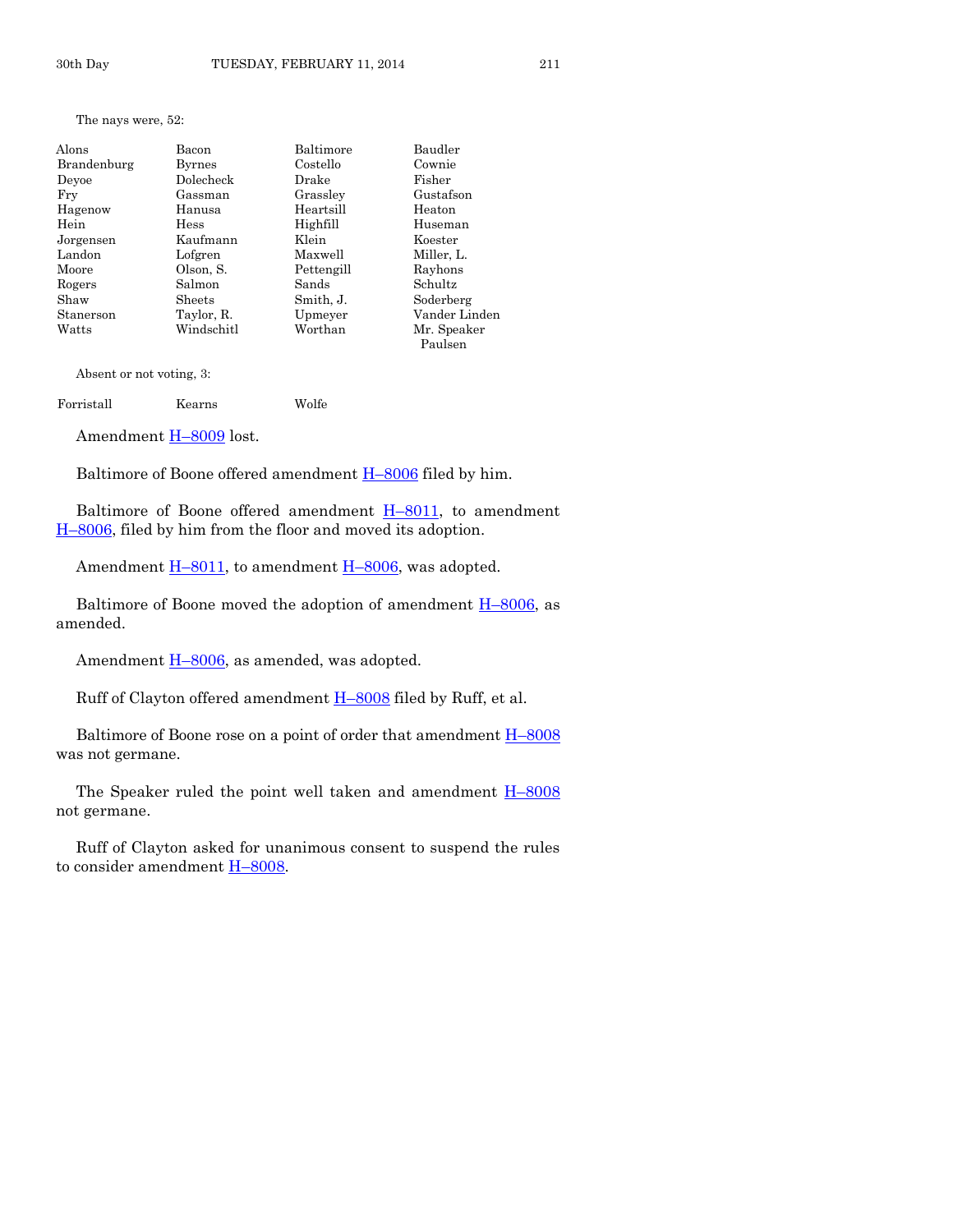Objection was raised.

Ruff of Clayton moved to suspend the rules to consider amendment H–[8008.](http://coolice.legis.iowa.gov/Cool-ICE/default.asp?Category=billinfo&Service=Billbook&frame=1&GA=85&hbill=H8008)

Roll call was requested by Ruff of Clayton and Jacoby of Johnson.

On the question "Shall the rules be suspended to consider amendment H–[8008?](http://coolice.legis.iowa.gov/Cool-ICE/default.asp?Category=billinfo&Service=Billbook&frame=1&GA=85&hbill=H8008)" [\(H.F. 2109\)](http://coolice.legis.iowa.gov/Cool-ICE/default.asp?Category=billinfo&Service=Billbook&frame=1&GA=85&hbill=HF2109)

The ayes were, 45:

| Abdul-Samad | Anderson  | Bearinger         | Berry      |
|-------------|-----------|-------------------|------------|
| Cohoon      | Dawson    | Dunkel            | Forbes     |
| Gaines      | Gaskill   | Hall              | Hanson     |
| Heddens     | Hunter    | Isenhart          | Jacoby     |
| Kajtazovic  | Kelley    | Kressig           | Lensing    |
| Lundby      | Lykam     | Mascher           | Meyer      |
| Miller, H.  | Muhlbauer | Murphy            | Oldson     |
| Olson, R.   | Olson, T. | Ourth             | Prichard   |
| Riding      | Ruff      | Running-Marquardt | Smith, M.  |
| Staed       | Steckman  | Stutsman          | Taylor, T. |
| Thede       | Thomas    | Wessel-Kroeschell | Winckler   |
| Wood        |           |                   |            |

The nays were, 52:

| Alons       | Bacon         | Baltimore  | Baudler       |
|-------------|---------------|------------|---------------|
| Brandenburg | <b>Byrnes</b> | Costello   | Cownie        |
| Deyoe       | Dolecheck     | Drake      | Fisher        |
| Fry         | Gassman       | Grasslev   | Gustafson     |
| Hagenow     | Hanusa        | Heartsill  | Heaton        |
| Hein        | <b>Hess</b>   | Highfill   | Huseman       |
| Jorgensen   | Kaufmann      | Klein      | Koester       |
| Landon      | Lofgren       | Maxwell    | Miller, L.    |
| Moore       | Olson, S.     | Pettengill | Rayhons       |
| Rogers      | Salmon        | Sands      | Schultz       |
| Shaw        | Sheets        | Smith, J.  | Soderberg     |
| Stanerson   | Taylor, R.    | Upmeyer    | Vander Linden |
| Watts       | Windschitl    | Worthan    | Mr. Speaker   |
|             |               |            | Paulsen       |

Absent or not voting, 3:

Forristall Kearns Wolfe

The motion to suspend the rules lost.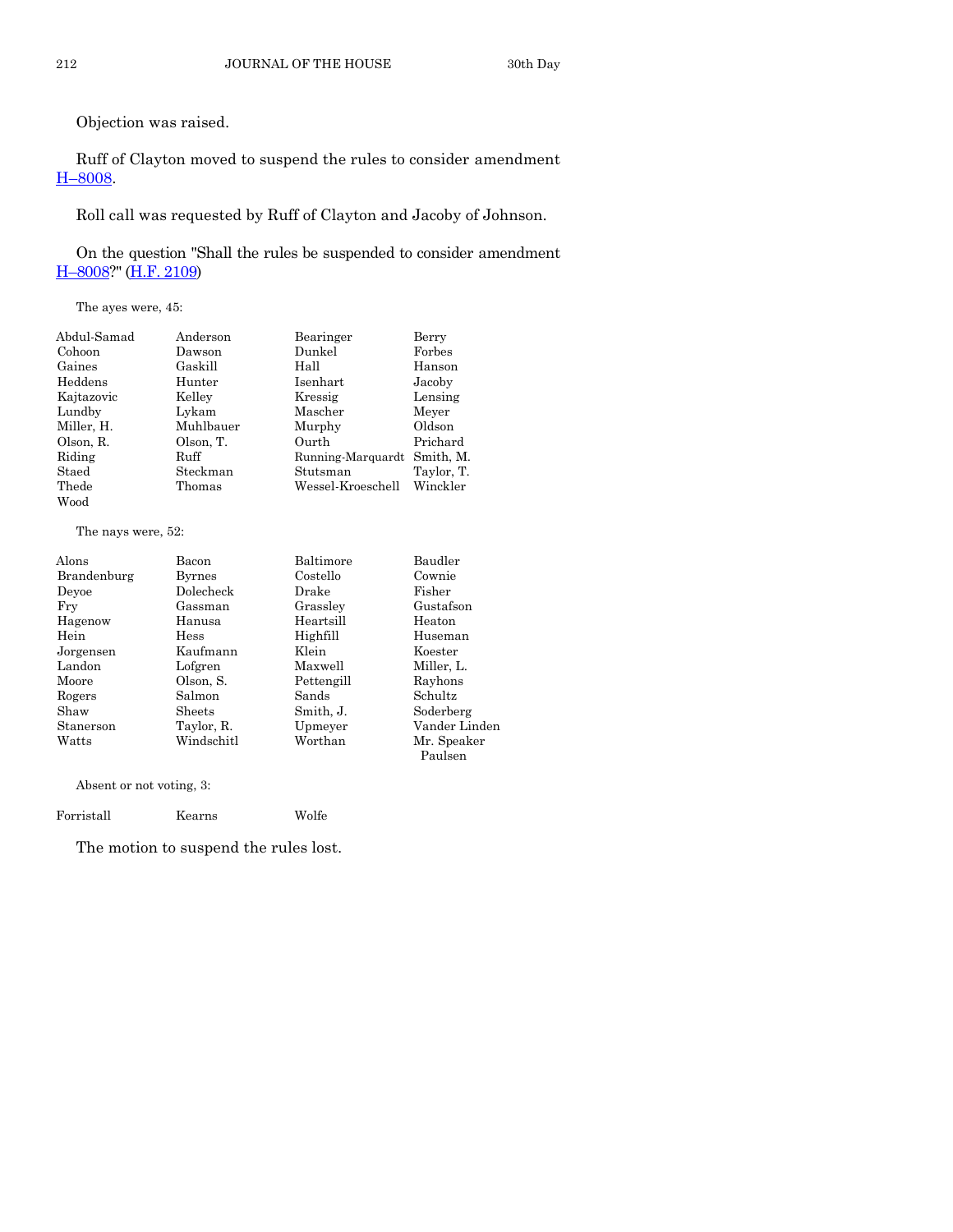Baltimore of Boone moved that the bill be read a last time now and placed upon its passage which motion prevailed and the bill was read a last time.

On the question "Shall the bill pass?"  $(H.F. 2109)$  $(H.F. 2109)$ 

The ayes were, 76:

| Alons             | Bacon      | Baltimore     | Baudler     |
|-------------------|------------|---------------|-------------|
| Bearinger         | Berry      | Brandenburg   | Byrnes      |
| Cohoon            | Costello   | Cownie        | Dawson      |
| Devoe             | Dolecheck  | Drake         | Dunkel      |
| Fisher            | Forbes     | Forristall    | Fry         |
| Gaskill           | Gassman    | Grasslev      | Gustafson   |
| Hagenow           | Hall       | Hanson        | Hanusa      |
| Heartsill         | Heaton     | Hein          | Hess        |
| Highfill          | Huseman    | Jorgensen     | Kaufmann    |
| Klein             | Koester    | Kressig       | Landon      |
| Lofgren           | Lundby     | Lykam         | Maxwell     |
| Miller, H.        | Miller, L. | Moore         | Muhlbauer   |
| Murphy            | Olson, R.  | Olson, S.     | Ourth       |
| Pettengill        | Rayhons    | Riding        | Rogers      |
| Running-Marquardt | Salmon     | Sands         | Schultz     |
| Shaw              | Sheets     | Smith, J.     | Smith, M.   |
| Soderberg         | Stanerson  | Taylor, R.    | Thede       |
| Thomas            | Upmeyer    | Vander Linden | Watts       |
| Windschitl        | Wood       | Worthan       | Mr. Speaker |
|                   |            |               | Paulsen     |
|                   |            |               |             |

The nays were, 22:

| Abdul-Samad       | Anderson  | Gaines   | Heddens    |
|-------------------|-----------|----------|------------|
| Hunter            | Isenhart  | Jacoby   | Kajtazovic |
| Kelley            | Lensing   | Mascher  | Meyer      |
| Oldson            | Olson. T. | Prichard | Ruff       |
| Staed             | Steckman  | Stutsman | Taylor, T. |
| Wessel-Kroeschell | Winckler  |          |            |

Absent or not voting, 2:

Kearns Wolfe

The bill having received a constitutional majority was declared to have passed the House and the title was agreed to.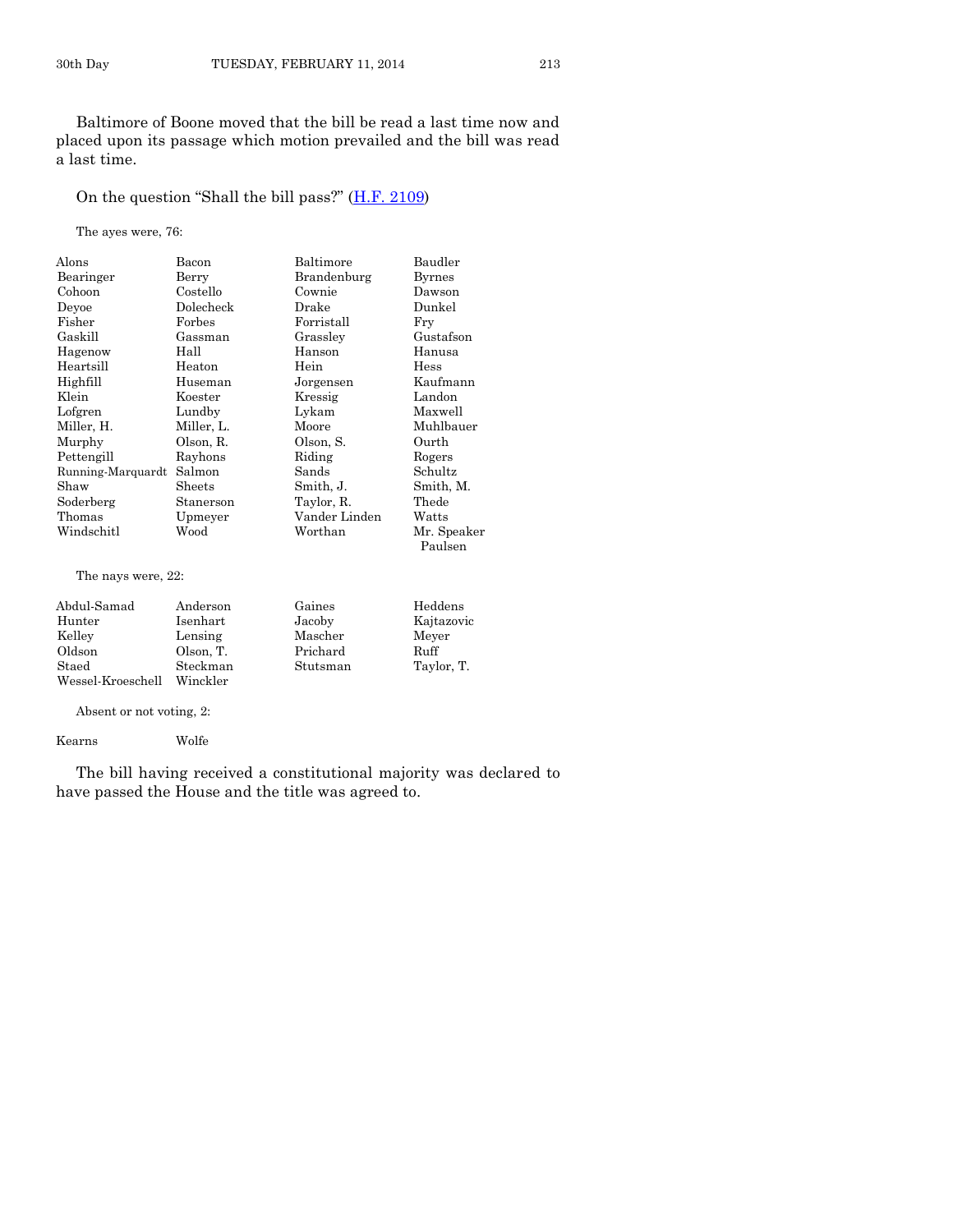# IMMEDIATE MESSAGES

Upmeyer of Cerro Gordo asked and received unanimous consent that the following bills be immediately messaged to the Senate: **House Files 2109, 2131** and **2132.**

**[House File 2175,](http://coolice.legis.iowa.gov/Cool-ICE/default.asp?Category=billinfo&Service=Billbook&frame=1&GA=85&hbill=HF2175)** a bill for an act relating to the use of telecommunications technology in terminations of pregnancies, and providing penalties, was taken up for consideration.

Pettengill of Benton rose on a point of order under Rule 10, regarding members confine their remarks to the question under debate.

The Speaker ruled the point well taken.

Windschitl of Harrison in the chair at 4:33 p.m.

Speaker Paulsen in the chair at 4:41 p.m.

Windschitl of Harrison in the chair at 5:05 p.m.

Speaker Paulsen in the chair at 5:47 p.m.

Windschitl of Harrison in the chair at 5:58 p.m.

Koester of Polk moved that the bill be read a last time now and placed upon its passage which motion prevailed and the bill was read a last time.

On the question "Shall the bill pass?"  $(H.F. 2175)$  $(H.F. 2175)$ 

The ayes were, 55:

| Alons       | Bacon          | Baltimore  | Baudler     |
|-------------|----------------|------------|-------------|
| Brandenburg | Byrnes         | Costello   | Cownie      |
| Devoe       | Dolecheck      | Drake      | Dunkel      |
| Fisher      | Forristall     | Fry        | Gassman     |
| Grassley    | Gustafson      | Hagenow    | Hanusa      |
| Heartsill   | Heaton         | Hein       | <b>Hess</b> |
| Highfill    | Huseman        | Jorgensen  | Kaufmann    |
| Klein       | Koester        | Landon     | Lofgren     |
| Maxwell     | Miller, L.     | Moore      | Muhlbauer   |
| Olson, S.   | Paulsen, Spkr. | Pettengill | Rayhons     |
| Rogers      | Salmon         | Sands      | Schultz     |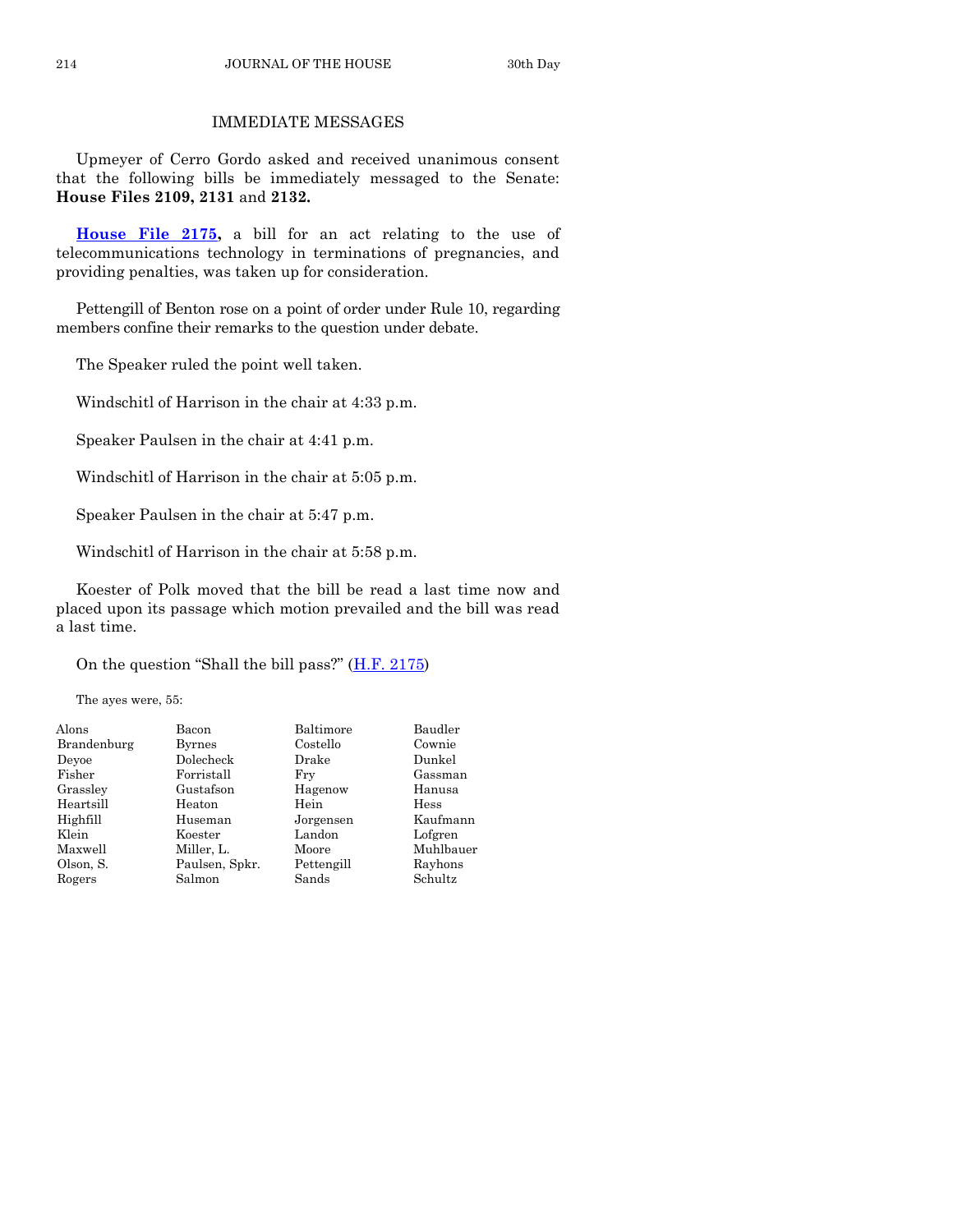| Sheets             | Smith, J.  | Soderberg   | Stanerson         |
|--------------------|------------|-------------|-------------------|
| Taylor, R.         | Thede      | Upmeyer     | Vander Linden     |
| Watts              | Worthan    | Windschitl, |                   |
|                    |            | Presiding   |                   |
| The nays were, 42: |            |             |                   |
| Abdul-Samad        | Anderson   | Bearinger   | Berry             |
| Cohoon             | Dawson     | Forbes      | Gaskill           |
| Hall               | Hanson     | Heddens     | Hunter            |
| Isenhart           | Jacoby     | Kajtazovic  | Kelley            |
| Kressig            | Lensing    | Lundby      | Lykam             |
| Mascher            | Meyer      | Miller, H.  | Murphy            |
| Oldson             | Olson, R.  | Olson, T.   | Ourth             |
| Prichard           | Riding     | Ruff        | Running-Marquardt |
| Shaw               | Smith, M.  | Staed       | Steckman          |
| Stutsman           | Taylor, T. | Thomas      | Wessel-Kroeschell |
| Winckler           | Wood       |             |                   |

Absent or not voting, 3:

Gaines Kearns Wolfe

The bill having received a constitutional majority was declared to have passed the House and the title was agreed to.

Worthan of Buena Vista rose on a point of order under Rule 4, regarding preservation of order.

The Speaker ruled the point not well taken.

# IMMEDIATE MESSAGE

Hagenow of Polk asked and received unanimous consent that **[House File 2175](http://coolice.legis.iowa.gov/Cool-ICE/default.asp?Category=billinfo&Service=Billbook&frame=1&GA=85&hbill=HF2175)** be immediately messaged to the Senate.

# [HOUSE FILE 2073](http://coolice.legis.iowa.gov/Cool-ICE/default.asp?Category=billinfo&Service=Billbook&frame=1&GA=85&hbill=HF2073) WITHDRAWN

Koester of Polk asked and received unanimous consent to withdraw [House File 2073](http://coolice.legis.iowa.gov/Cool-ICE/default.asp?Category=billinfo&Service=Billbook&frame=1&GA=85&hbill=HF2073) from further consideration by the House.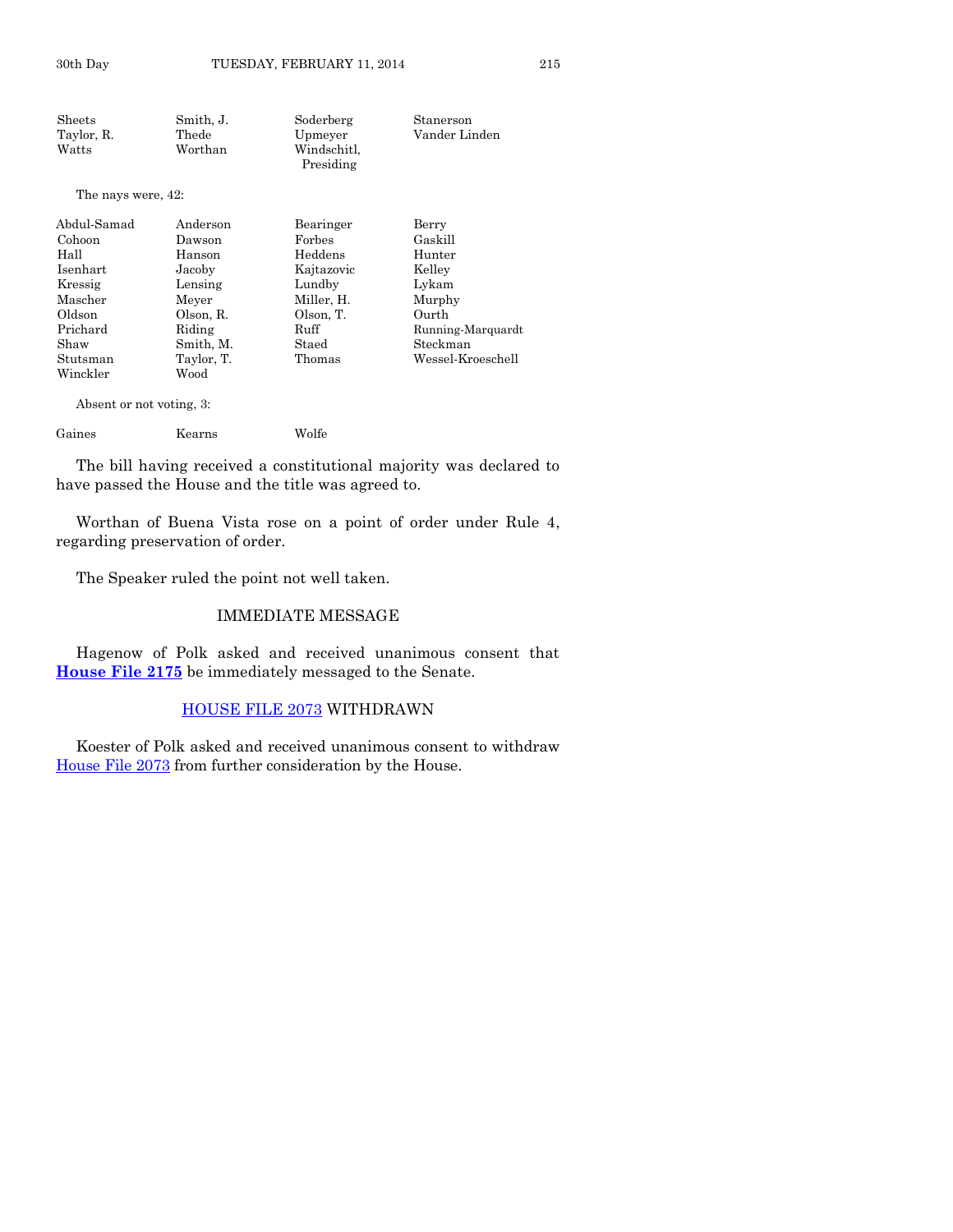# LEAVE OF ABSENCE

Leave of absence was granted during voting as follows:

Forristall of Pottawattamie Kearns of Lee Wolfe of Clinton

# SPONSORS ADDED

Abdul-Samad of Polk requested to be added as a sponsor of House [File 2011.](http://coolice.legis.iowa.gov/Cool-ICE/default.asp?Category=billinfo&Service=Billbook&frame=1&GA=85&hbill=HF2011)

Berry of Black Hawk requested to be added as a sponsor of **House** [File 2011.](http://coolice.legis.iowa.gov/Cool-ICE/default.asp?Category=billinfo&Service=Billbook&frame=1&GA=85&hbill=HF2011)

Gaines of Polk requested to be added as a sponsor o[f House File 2011.](http://coolice.legis.iowa.gov/Cool-ICE/default.asp?Category=billinfo&Service=Billbook&frame=1&GA=85&hbill=HF2011)

# HOUSE STUDY BILL COMMITTEE ASSIGNMENTS

# **[H.S.B. 632](http://coolice.legis.iowa.gov/Cool-ICE/default.asp?Category=billinfo&Service=Billbook&frame=1&GA=85&hbill=HSB632) Human Resources**

Extending the duration of county mental health and disabilities services fund per capita levy and equalization provisions.

# **[H.S.B. 633](http://coolice.legis.iowa.gov/Cool-ICE/default.asp?Category=billinfo&Service=Billbook&frame=1&GA=85&hbill=HSB633) Human Resources**

Relating to crisis stabilization programs authorized by the department of human services.

# **[H.S.B. 634](http://coolice.legis.iowa.gov/Cool-ICE/default.asp?Category=billinfo&Service=Billbook&frame=1&GA=85&hbill=HSB634) Local Government**

Providing for the use of milk derived from certain animals for the animal owner's personal use.

# **[H.S.B. 635](http://coolice.legis.iowa.gov/Cool-ICE/default.asp?Category=billinfo&Service=Billbook&frame=1&GA=85&hbill=HSB635) Public Safety**

Relating to certain personal information under the authority of local officials and including effective date provisions.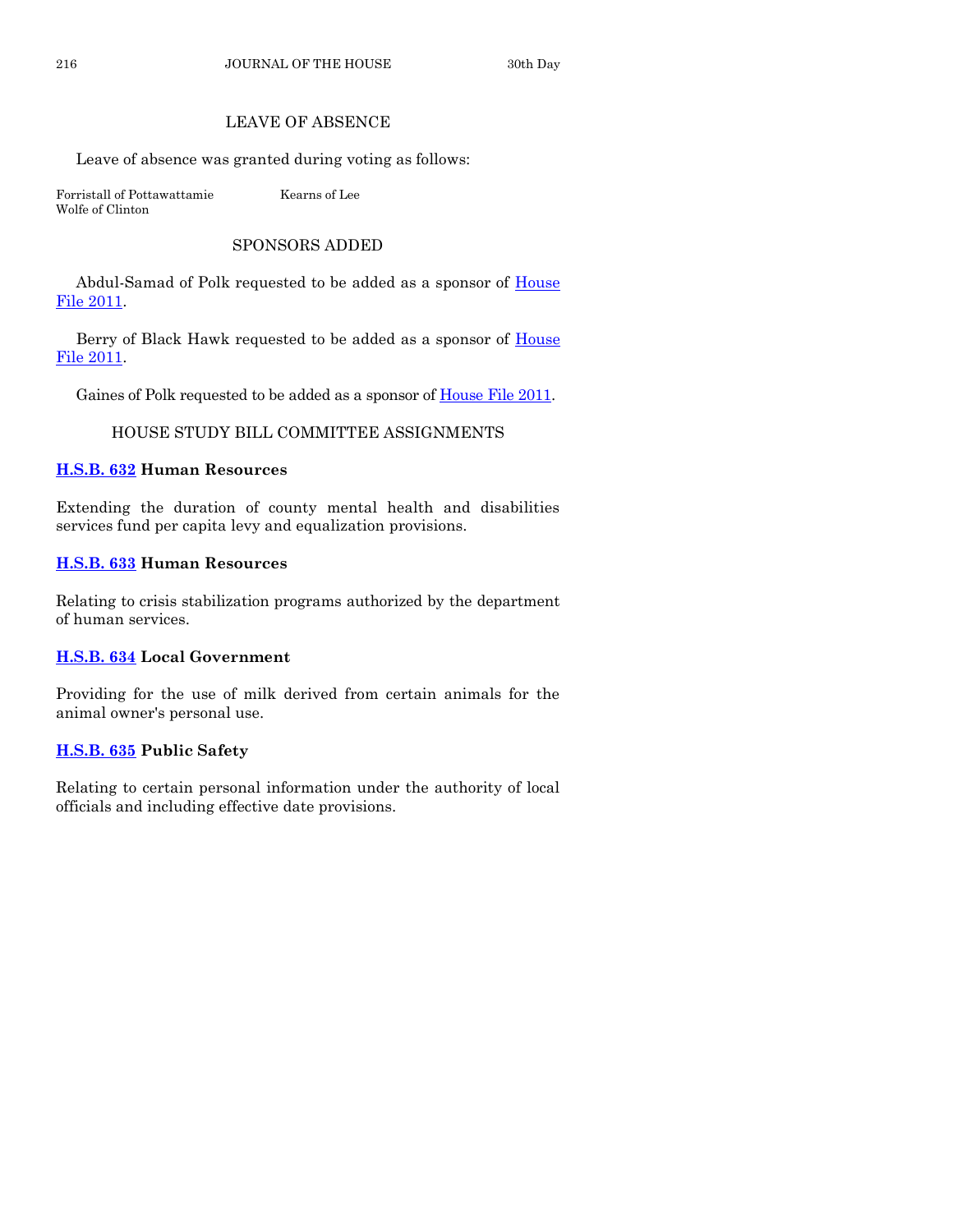# **[H.S.B. 636](http://coolice.legis.iowa.gov/Cool-ICE/default.asp?Category=billinfo&Service=Billbook&frame=1&GA=85&hbill=HSB636) Public Safety**

Relating to communications by an arrested person in a jail or other detention facility.

# **[H.S.B. 637](http://coolice.legis.iowa.gov/Cool-ICE/default.asp?Category=billinfo&Service=Billbook&frame=1&GA=85&hbill=HSB637) Human Resources**

Relating to the redesign of mental health and disabilities services administered by regions comprised of counties.

# **[H.S.B. 638](http://coolice.legis.iowa.gov/Cool-ICE/default.asp?Category=billinfo&Service=Billbook&frame=1&GA=85&hbill=HSB638) Economic Growth**

Providing for the creation of first-time homebuyer savings accounts in Iowa, including related individual income tax exemptions, making penalties applicable, and including effective date and applicability provisions.

# SUBCOMMITTEE ASSIGNMENTS

# **[House File 184](http://coolice.legis.iowa.gov/Cool-ICE/default.asp?Category=billinfo&Service=Billbook&frame=1&GA=85&hbill=HF184)**

Judiciary: Brandenburg, Chair; Baltimore and Wessel-Kroeschell.

# **[House File 571](http://coolice.legis.iowa.gov/Cool-ICE/default.asp?Category=billinfo&Service=Billbook&frame=1&GA=85&hbill=HF571)**

Judiciary: Baltimore, Chair; Meyer and Worthan.

#### **[House File 2013](http://coolice.legis.iowa.gov/Cool-ICE/default.asp?Category=billinfo&Service=Billbook&frame=1&GA=85&hbill=HF2013) Reassigned**

Public Safety: Fry, Chair; Kressig and S. Olson.

#### **[House File 2036](http://coolice.legis.iowa.gov/Cool-ICE/default.asp?Category=billinfo&Service=Billbook&frame=1&GA=85&hbill=HF2036)**

Economic Growth: Moore, Chair; Alons and Jacoby.

# **[House File 2056](http://coolice.legis.iowa.gov/Cool-ICE/default.asp?Category=billinfo&Service=Billbook&frame=1&GA=85&hbill=HF2056)**

Judiciary: Kaufmann, Chair; Anderson and Hagenow.

# **[House File 2115](http://coolice.legis.iowa.gov/Cool-ICE/default.asp?Category=billinfo&Service=Billbook&frame=1&GA=85&hbill=HF2115) Reassigned**

Public Safety: Klein, Chair; Dawson and Sands.

#### **[House File 2116](http://coolice.legis.iowa.gov/Cool-ICE/default.asp?Category=billinfo&Service=Billbook&frame=1&GA=85&hbill=HF2116) Reassigned**

Public Safety: Klein, Chair; Dawson and Sands.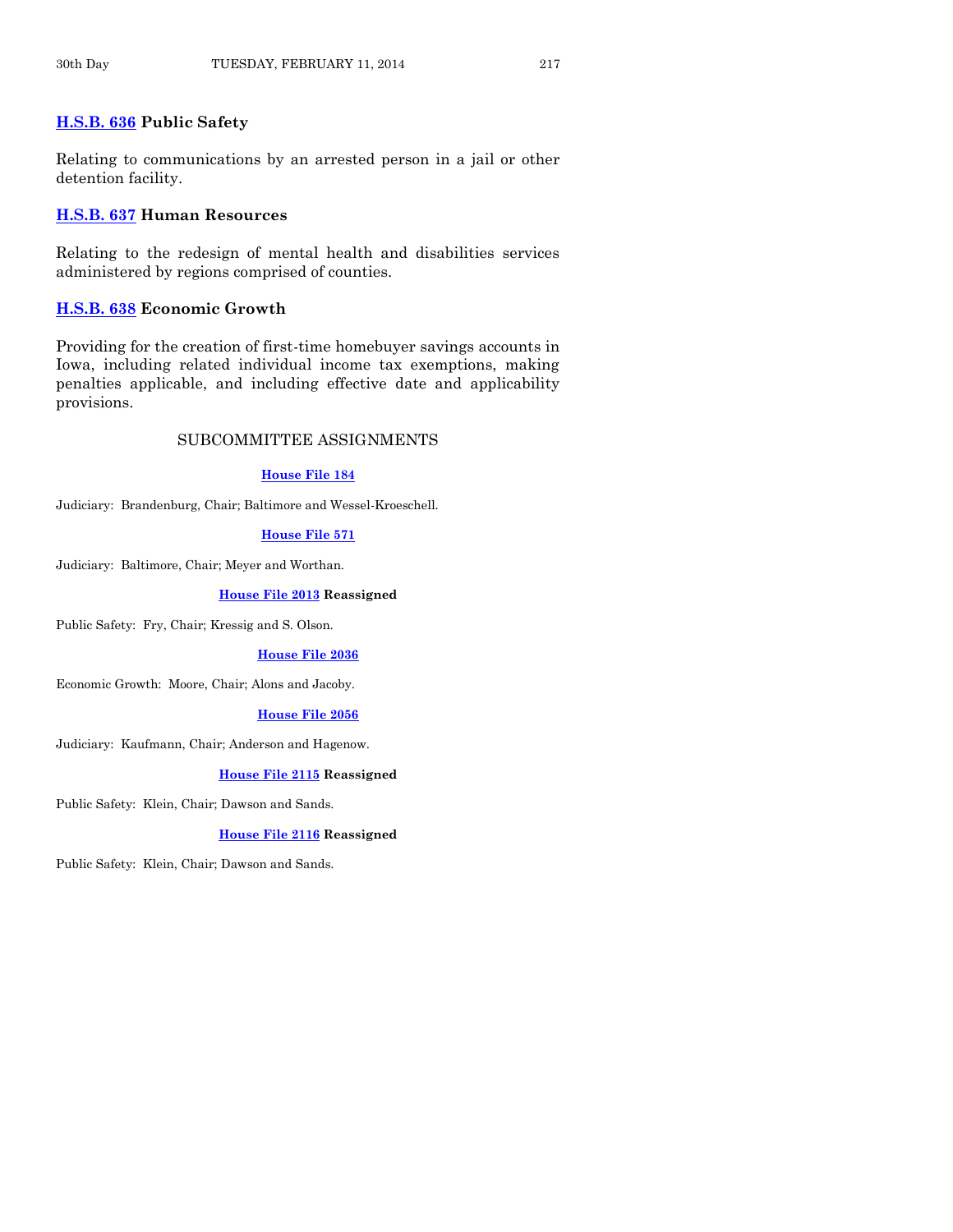# **[House File 2123](http://coolice.legis.iowa.gov/Cool-ICE/default.asp?Category=billinfo&Service=Billbook&frame=1&GA=85&hbill=HF2123)**

Agriculture: Moore, Chair; S. Olson and Ruff.

# **[House File 2124](http://coolice.legis.iowa.gov/Cool-ICE/default.asp?Category=billinfo&Service=Billbook&frame=1&GA=85&hbill=HF2124)**

Agriculture: Shaw, Chair; Alons and Bearinger.

# **[House File 2143](http://coolice.legis.iowa.gov/Cool-ICE/default.asp?Category=billinfo&Service=Billbook&frame=1&GA=85&hbill=HF2143)**

Judiciary: Alons, Chair; Meyer and Windschitl.

#### **[House File 2151](http://coolice.legis.iowa.gov/Cool-ICE/default.asp?Category=billinfo&Service=Billbook&frame=1&GA=85&hbill=HF2151)**

Agriculture: Grassley, Chair; Hein and Kelley.

# **[House File 2154](http://coolice.legis.iowa.gov/Cool-ICE/default.asp?Category=billinfo&Service=Billbook&frame=1&GA=85&hbill=HF2154)**

Judiciary: Windschitl, Chair; Anderson and Gustafson.

#### **[House File 2162](http://coolice.legis.iowa.gov/Cool-ICE/default.asp?Category=billinfo&Service=Billbook&frame=1&GA=85&hbill=HF2162)**

Education: L. Miller, Chair; Gaines and Rogers.

#### **[House File 2165](http://coolice.legis.iowa.gov/Cool-ICE/default.asp?Category=billinfo&Service=Billbook&frame=1&GA=85&hbill=HF2165)**

Natural Resources: Highfill, Chair; Baudler and Thede.

# **[House File 2166](http://coolice.legis.iowa.gov/Cool-ICE/default.asp?Category=billinfo&Service=Billbook&frame=1&GA=85&hbill=HF2166)**

Commerce: Cownie, Chair; Riding and Soderberg.

#### **[House File 2167](http://coolice.legis.iowa.gov/Cool-ICE/default.asp?Category=billinfo&Service=Billbook&frame=1&GA=85&hbill=HF2167)**

Education: Koester, Chair; Mascher and L. Miller.

#### **[House File 2173](http://coolice.legis.iowa.gov/Cool-ICE/default.asp?Category=billinfo&Service=Billbook&frame=1&GA=85&hbill=HF2173)**

Commerce: J. Smith, Chair; Baltimore and Meyer.

# **[House File 2176](http://coolice.legis.iowa.gov/Cool-ICE/default.asp?Category=billinfo&Service=Billbook&frame=1&GA=85&hbill=HF2176)**

Education: L. Miller, Chair; Jorgensen and Winckler.

#### **[House File 2182](http://coolice.legis.iowa.gov/Cool-ICE/default.asp?Category=billinfo&Service=Billbook&frame=1&GA=85&hbill=HF2182)**

Human Resources: Fry, Chair; Landon and Winckler.

#### **[House File 2183](http://coolice.legis.iowa.gov/Cool-ICE/default.asp?Category=billinfo&Service=Billbook&frame=1&GA=85&hbill=HF2183)**

Local Government: Windschitl, Chair; Highfill and Thede.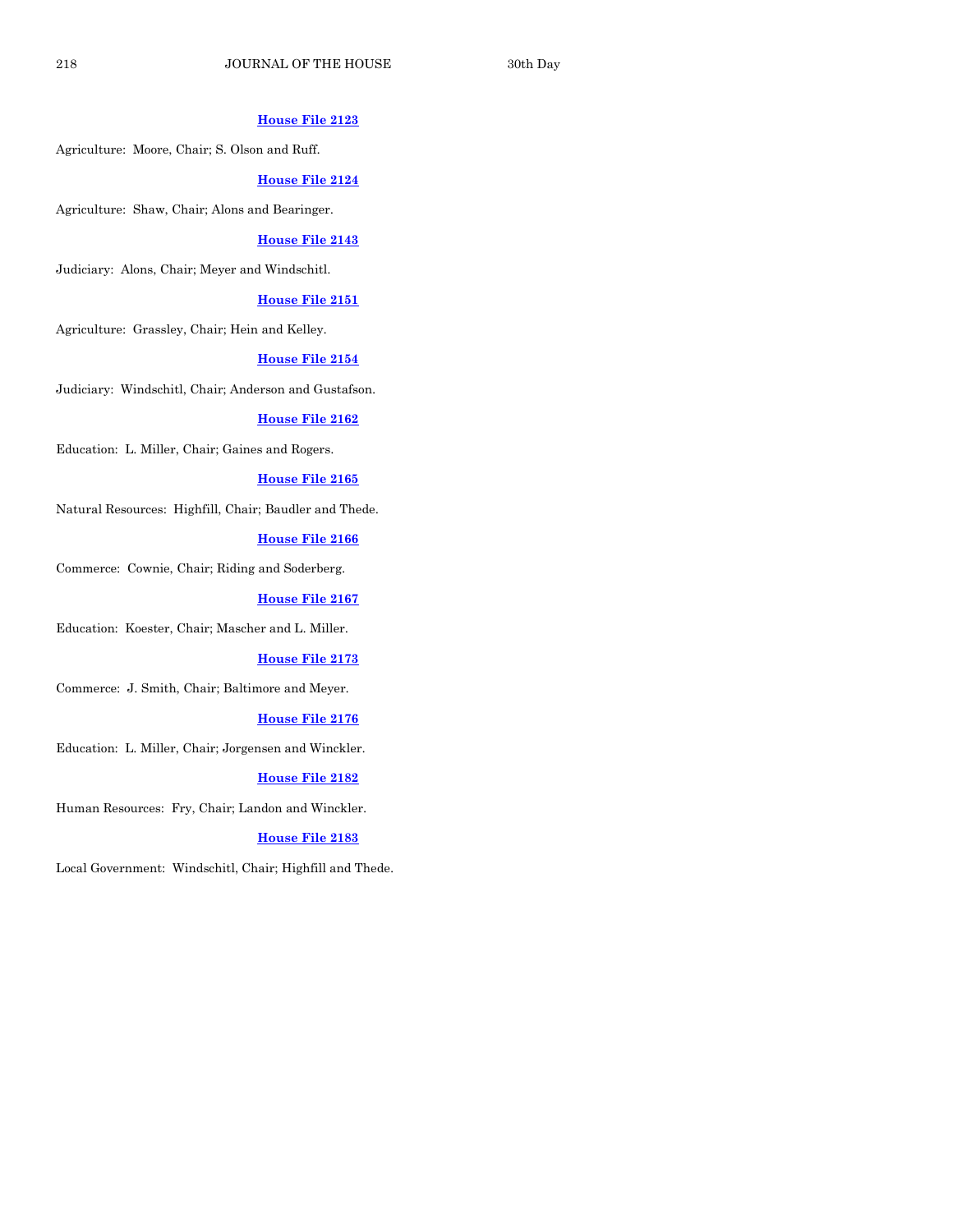# **[House File 2184](http://coolice.legis.iowa.gov/Cool-ICE/default.asp?Category=billinfo&Service=Billbook&frame=1&GA=85&hbill=HF2184)**

Education: L. Miller, Chair; Fry and Winckler.

#### **[House File 2188](http://coolice.legis.iowa.gov/Cool-ICE/default.asp?Category=billinfo&Service=Billbook&frame=1&GA=85&hbill=HF2188)**

Education: Gassman, Chair; Hess and Ruff.

#### **[House File 2189](http://coolice.legis.iowa.gov/Cool-ICE/default.asp?Category=billinfo&Service=Billbook&frame=1&GA=85&hbill=HF2189)**

Human Resources: Forristall, Chair; Fry and Heddens.

#### **[House File 2190](http://coolice.legis.iowa.gov/Cool-ICE/default.asp?Category=billinfo&Service=Billbook&frame=1&GA=85&hbill=HF2190)**

State Government: Watts, Chair; Grassley and Kelley.

#### **[House File 2191](http://coolice.legis.iowa.gov/Cool-ICE/default.asp?Category=billinfo&Service=Billbook&frame=1&GA=85&hbill=HF2191)**

Commerce: Cownie, Chair; Hall and Soderberg.

#### **[House File 2195](http://coolice.legis.iowa.gov/Cool-ICE/default.asp?Category=billinfo&Service=Billbook&frame=1&GA=85&hbill=HF2195)**

Commerce: Watts, Chair; Fisher and Jacoby.

#### **[House File 2196](http://coolice.legis.iowa.gov/Cool-ICE/default.asp?Category=billinfo&Service=Billbook&frame=1&GA=85&hbill=HF2196)**

Natural Resources: Fisher, Chair; Huseman and Ourth.

# **[Senate File 383](http://coolice.legis.iowa.gov/Cool-ICE/default.asp?Category=billinfo&Service=Billbook&frame=1&GA=85&hbill=SF383) Reassigned**

Judiciary: Kaufmann, Chair; Baltimore and Dawson.

#### **[Senate File 2077](http://coolice.legis.iowa.gov/Cool-ICE/default.asp?Category=billinfo&Service=Billbook&frame=1&GA=85&hbill=SF2077)**

Education: Jorgensen, Chair; Forristall and Steckman.

#### **[Senate File 2078](http://coolice.legis.iowa.gov/Cool-ICE/default.asp?Category=billinfo&Service=Billbook&frame=1&GA=85&hbill=SF2078)**

Education: Jorgensen, Chair; Forristall and Steckman.

# **[Senate File 2079](http://coolice.legis.iowa.gov/Cool-ICE/default.asp?Category=billinfo&Service=Billbook&frame=1&GA=85&hbill=SF2079)**

Education: Jorgensen, Chair; Forristall and Steckman.

# HOUSE STUDY BILL SUBCOMMITTEE ASSIGNMENTS

#### **[House Study Bill 597](http://coolice.legis.iowa.gov/Cool-ICE/default.asp?Category=billinfo&Service=Billbook&frame=1&GA=85&hbill=HSB597) Reassigned**

Transportation: Moore, Chair; Stutsman and Worthan.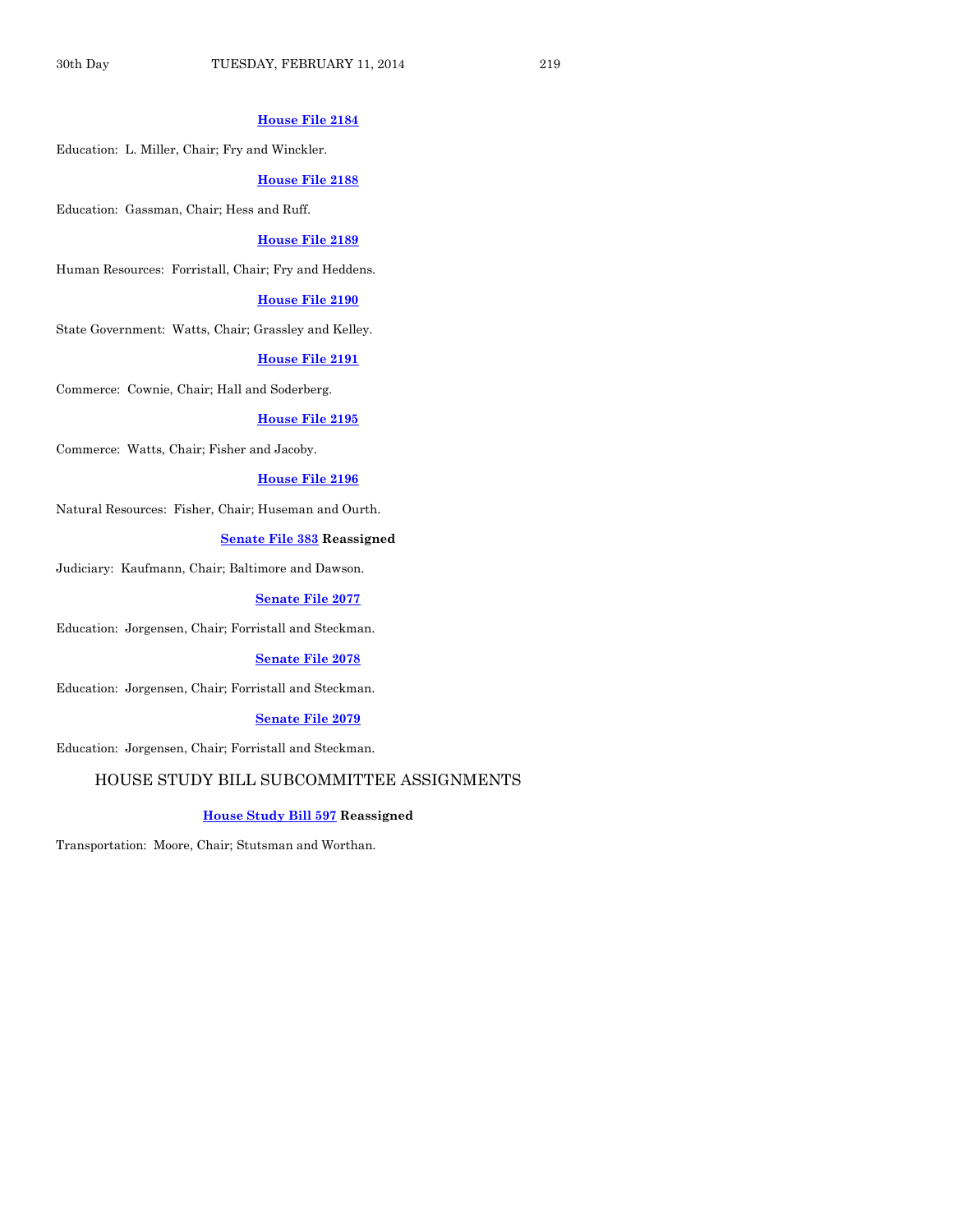# **[House Study Bill 629](http://coolice.legis.iowa.gov/Cool-ICE/default.asp?Category=billinfo&Service=Billbook&frame=1&GA=85&hbill=HSB629)**

Judiciary: Baltimore, Chair; Gustafson and Lensing.

#### **[House Study Bill 631](http://coolice.legis.iowa.gov/Cool-ICE/default.asp?Category=billinfo&Service=Billbook&frame=1&GA=85&hbill=HSB631)**

Judiciary: Gustafson, Chair; Gassman and Wessel-Kroeschell.

#### **[House Study Bill 632](http://coolice.legis.iowa.gov/Cool-ICE/default.asp?Category=billinfo&Service=Billbook&frame=1&GA=85&hbill=HSB632)**

Human Resources: Heaton, Chair; Fry and Heddens.

#### **[House Study Bill 633](http://coolice.legis.iowa.gov/Cool-ICE/default.asp?Category=billinfo&Service=Billbook&frame=1&GA=85&hbill=HSB633)**

Human Resources: Fry, Chair; Stutsman and R. Taylor.

#### **[House Study Bill 634](http://coolice.legis.iowa.gov/Cool-ICE/default.asp?Category=billinfo&Service=Billbook&frame=1&GA=85&hbill=HSB634)**

Local Government: Schultz, Chair; Heartsill and Staed.

# **[House Study Bill 635](http://coolice.legis.iowa.gov/Cool-ICE/default.asp?Category=billinfo&Service=Billbook&frame=1&GA=85&hbill=HSB635)**

Public Safety: Klein, Chair; Berry and Fry.

#### **[House Study Bill 636](http://coolice.legis.iowa.gov/Cool-ICE/default.asp?Category=billinfo&Service=Billbook&frame=1&GA=85&hbill=HSB636)**

Public Safety: S. Olson, Chair; Fry and Muhlbauer.

# **[House Study Bill 637](http://coolice.legis.iowa.gov/Cool-ICE/default.asp?Category=billinfo&Service=Billbook&frame=1&GA=85&hbill=HSB637)**

Human Resources: Fry, Chair; Heaton and Heddens.

#### **[House Study Bill 638](http://coolice.legis.iowa.gov/Cool-ICE/default.asp?Category=billinfo&Service=Billbook&frame=1&GA=85&hbill=HSB638)**

Economic Growth: Baltimore, Chair; H. Miller and Sheets.

# COMMITTEE RECOMMENDATIONS

MR. SPEAKER: The Chief Clerk of the House respectfully reports that the following committee recommendations have been received and are on file in the office of the Chief Clerk:

# CARMINE BOAL Chief Clerk of the House

#### COMMITTEE ON ENVIRONMENTAL PROTECTION

Committee Bill (Formerly [House Study Bill 564\)](http://coolice.legis.iowa.gov/Cool-ICE/default.asp?Category=billinfo&Service=Billbook&frame=1&GA=85&hbill=HSB564), relating to certain conditional permits issued by the department of natural resources relating to air and water quality.